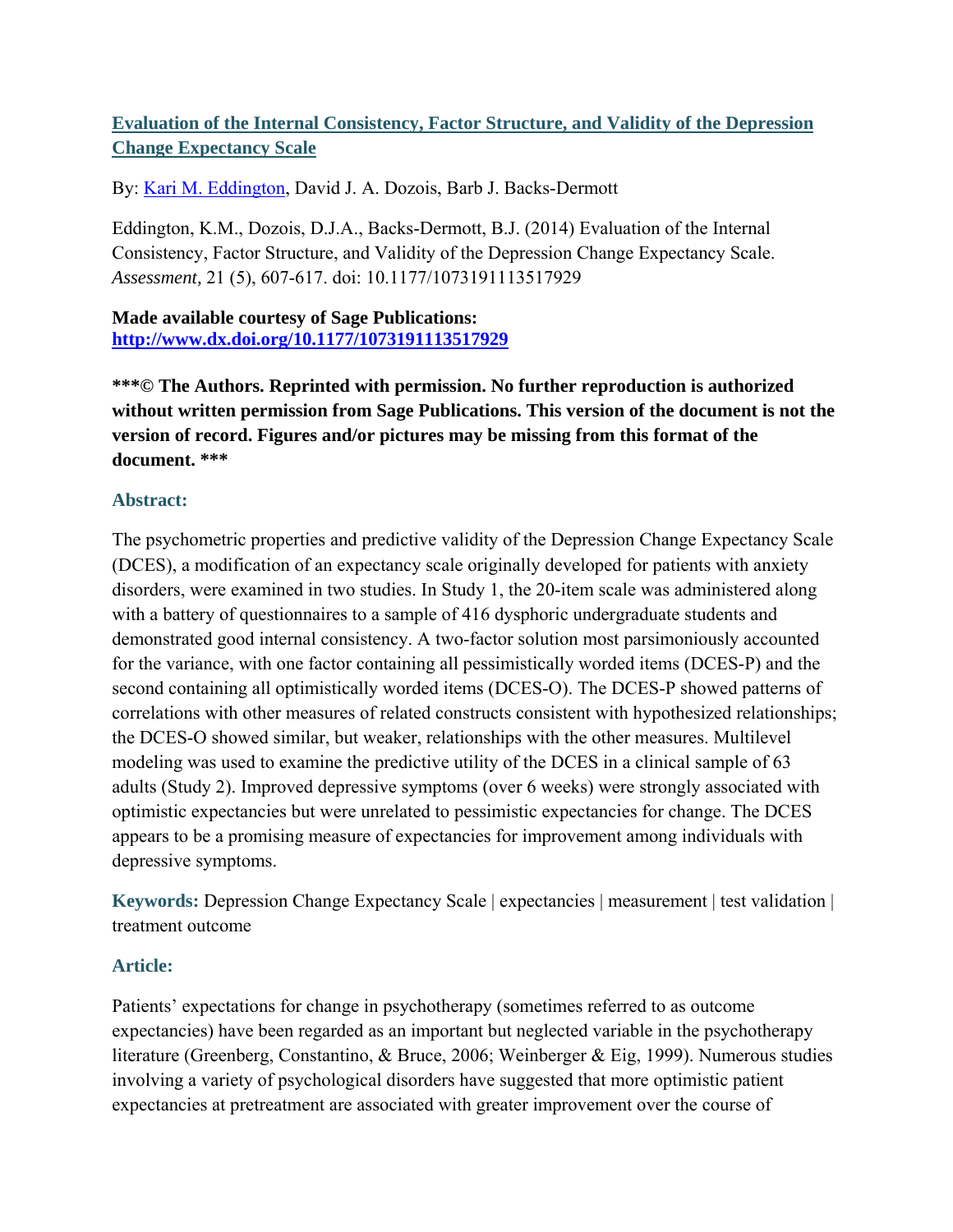psychological interventions (Chambless, Tran, & Glass, 1997; Dew & Bickman, 2005; Price, Anderson, Henrich, & Rothbaum, 2008; Safren, Heimberg, & Juster, 1997; Wenzel, Jeglic, Levy-Mack, Beck, & Brown, 2008; Westra, Arkowitz, & Dozois, 2009) and with response to pharmacotherapy (Howland, 2008), although contradictory findings have been reported (e.g., McFarlane, Olmstead, & Goldbloom, 2005). Pretreatment expectancies also have been shown to predict the quality of the therapeutic alliance (Connolly Gibbons et al., 2003; Meyer et al., 2002), and alliance, in turn, has been proposed as a mediator of the expectancy–outcome relationship (Joyce, Ogrodniczuk, Piper, & McCallum, 2003). A similar relationship has been observed among expectancy for change, homework completion, and treatment outcome (e.g., Westra et al., 2009).

One important mechanism of change common to many forms of psychotherapy is the activation of positive expectancies for improvement (Goldstein, 1960). Unlike many pretreatment variables that are associated with response to treatment (such as age, gender, or comorbidity) that cannot be altered, evidence suggests that expectancies are amenable to change. For example, Ahmed and Westra (2009) found an increase in positive expectancies for change among students with high social anxiety following exposure to a psychoeducational videotape that emphasized the effectiveness of treatment for reducing anxiety. Experimental manipulation of expectancies has been shown to affect symptom improvement (Ingram & Goldstein, 1978). Thus, improving our understanding of the nature and function of expectancies may have important implications for enhancing treatment outcome across a range of treatment modalities.

Core cognitive features of depression include hopelessness, negative beliefs about oneself and the future, and an external locus of control (Beck, 1967; Beck, Weissman, Lester, & Trexler, 1974; Presson & Benassi, 1996). As such, depressed clients may present for therapy with pessimistic expectations for change. These negative expectations, combined with the motivational deficits that characterize depression, may set the stage for premature treatment termination, a major problem particularly in community-based mental health settings (e.g., Merrill, Tolbert, & Wade, 2003). The extent to which expectancies for change are related to variability in treatment trajectories and are subject to manipulation are important empirical questions that have been understudied in the depression treatment literature.

A major limitation of the research on expectancies for change is the lack of measurement instruments with demonstrated psychometric properties (Greenberg et al., 2006). Several studies have relied on a single item, sometimes included as part of some other measure, to assess expectancies (Connolly Gibbons et al., 2003; Meyer et al., 2002). However, more sophisticated expectancy measures have been developed. For example, Dozois and Westra (2005) developed the Anxiety Change Expectancy Scale (ACES), a 20-item measure of expectancies for change for use in patients with anxiety disorders. These researchers reported good internal consistency and validity of the ACES in both clinical and nonclinical samples (Dozois & Westra, 2005), and found that higher scores on this measure (indicating more optimistic expectancies for change)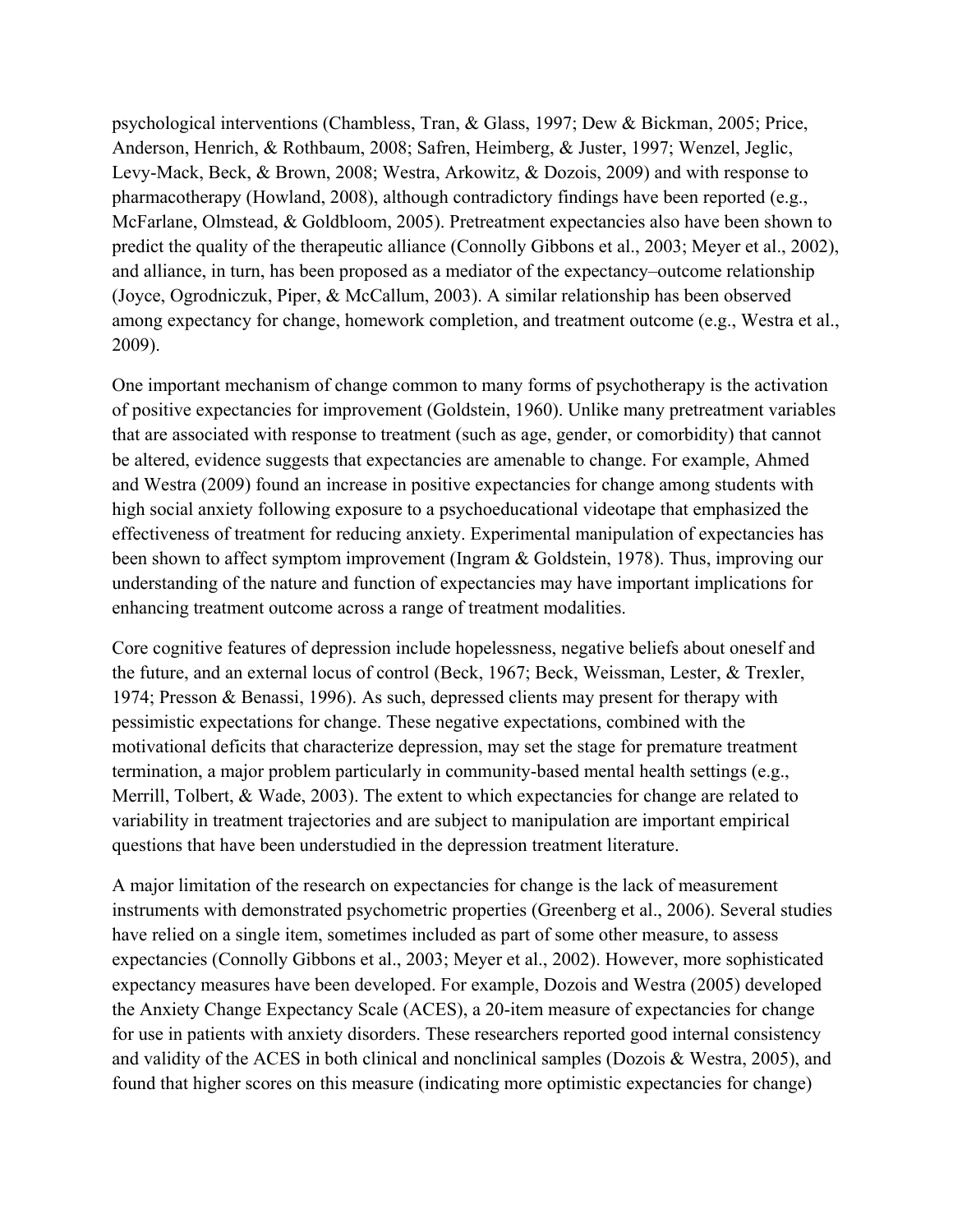predicted a more rapid response to cognitive behavioral therapy (CBT) among patients with an anxiety disorder (Westra, Dozois, & Marcus, 2007).

The primary goal of the present study was to examine the reliability, validity, and factor structure of the Depression Change Expectancy Scale (DCES), which is a modified version of Dozois and Westra's (2005) ACES, in two samples. The first sample was composed of a large number of young adults experiencing at least some depressive symptoms; the second was a clinical sample of adults presenting for outpatient treatment of depression and/or anxiety. The development of the ACES scale involved a literature review of the item content from the empirical literature on predictors of treatment outcome in the areas of anxiety and depression. The rationale was that depression and anxiety are highly comorbid conditions and share many risk factors (see, Dozois, Dobson, & Westra, 2004), and therefore many of the core concepts covered in the scale would apply to both disorders.

Given that the ACES was originally developed for use with anxiety disorder patients, all the items were worded in terms of anxiety symptoms and anxiety-related problems, and the scale lacked adequate coverage of all content areas that are relevant for patients with depression. Specifically, the scale did not include items assessing expectancies regarding the efficacy of behavioral activation strategies and engagement in pleasurable activities. Given that motivational deficits and anhedonia are core features of clinical depression and that behavioral activation is a key intervention strategy associated with expected symptom improvement (Davidson, 1998; Dimidjian et al., 2008; Jacobson et al., 1996), two items that focused on these content areas were added to increase content validity. Two items from the ACES that were not applicable to depression (e.g., exposure-related content) were removed. In addition, items were reworded to focus expectancies regarding mood control and depression. Edwards, Tinning, Brown, Boardman, and Weinman (2007) reported that, in a community sample involving ratings of patient vignettes, depression was rated as less responsive to treatment, more likely to persist, and more under the individual's control compared with anxiety. Thus, the accurate assessment of expectancies for change may depend on the symptom domain on which the items focus.

The modified version of the expectancy measure contains 20 items that focus specifically on the extent to which the respondent believes his or her depressive symptoms will improve in the future. Study 1 examined the convergent and discriminant validity of the DCES in a large nonclinical sample. Study 2 explored the ability of the DCES to predict change in depressive symptoms in an adult outpatient sample, a portion of whom received a brief intervention.

# **Study 1**

Study 1 included a battery of measures that represent the following construct domains: negative thinking, depression, stress/anxiety, dispositional optimism and positive thinking, and social desirability. We predicted that scores on the DCES would correlate positively with measures of optimism and positive thinking and negatively with measures of anxiety and depression and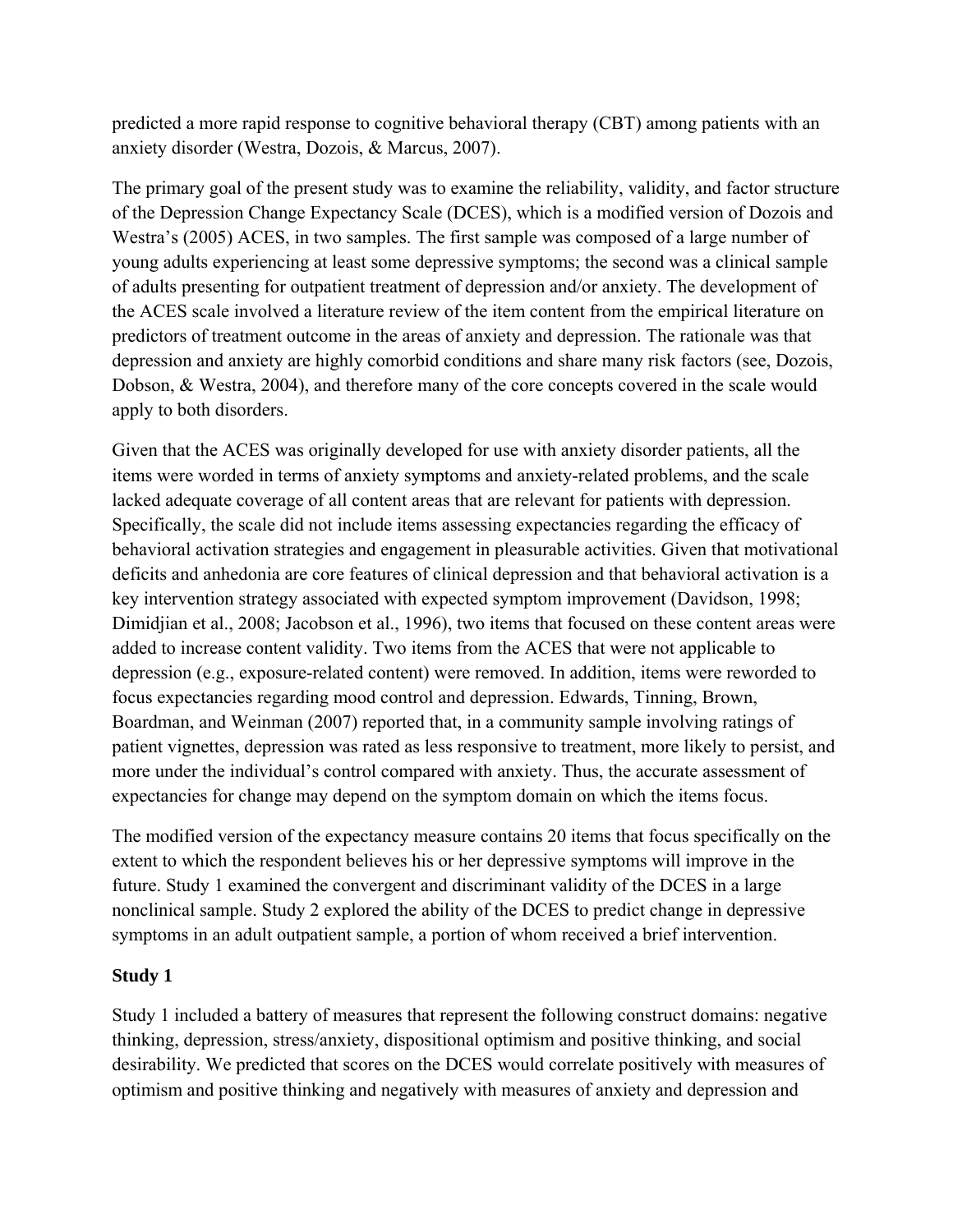negative thinking. We also predicted that DCES scores would be uncorrelated with a social desirability response set and with age and gender.

## *Method*

*Participants.* The sample consisted of 416 undergraduate students (61.5% female; 66% Caucasian) who identified themselves as experiencing problems with depression, including sadness or loss of interest in activities. Participants were recruited from two sites,1 the University of North Carolina at Greensboro and the University of Western Ontario, through web-based participation pool listings calling for individuals with "some difficulties with depression— for example, consistent sadness (at least mildly sad mood) or loss of interest in usual activities." The mean age of the sample was 18.95 years (*SD* = 2.15 years). On average, the sample reported depressive symptoms in the upper end of the mild range, with a mean on the Beck Depression Inventory (BDI-II) of 17.63 (*SD* = 10.33). Regarding history of psychiatric treatment, 31.7% reported that they had received psychotherapy or counseling for a psychological problem, and 14.7% reported that they had taken medications for a psychological problem. Participants completed the measures below in small groups using paper and pencil and received course credit for their participation.

# *Measures*

*Automatic Thoughts Questionnaire–Negative*. The Automatic Thoughts Questionnaire–Negative (Hollon & Kendall, 1980) is a 30-item, 5-point (1 = *not at* all; 5 = *all the time)* Likert-type scale that assesses the frequency of negative automatic thoughts. This instrument exhibits excellent psychometric properties (Hollon & Kendall, 1980) and differentiates between depressed and nondepressed groups. The internal consistency (Cronbach's alpha) in this study was .97.

*Automatic Thoughts Questionnaire–Positive*. The Automatic Thoughts Questionnaire–Positive (Ingram & Wisnicki, 1988) assessed the frequency of positive automatic thoughts. Each of 30 items is rated from 1 (*not at* all) to *5* (*all the time*) with higher scores indicative of more frequent positive thoughts. The Automatic Thoughts Questionnaire– Positive has excellent psychometric properties (Burgess & Haaga, 1994; Ingram, Kendall, Siegle, Guarino, & McLaughlin, 1995). Cronbach's alpha was .97 in this study.

*Beck Depression Inventory*. The BDI-II (Beck, Steer, & Brown, 1996) is the most well-known instrument for assessing self-reported depressive severity. Each item is rated on a 4-point scale (0-3) scale, with total scores ranging from 0 to 63. The psychometric properties of this index are excellent in both clinical and undergraduate samples (see Dozois & Covin, 2004; Dozois, Dobson, & Ahnberg, 1998). Internal consistency in this study was excellent (Cronbach's  $\alpha$  = .91).

*Depression Anxiety Stress Scale*. The Depression Anxiety Stress Scale (DASS-21) is an abbreviated form of the 42-item original scale  $(S. H.$  Lovibond  $&$  Lovibond, 1995). This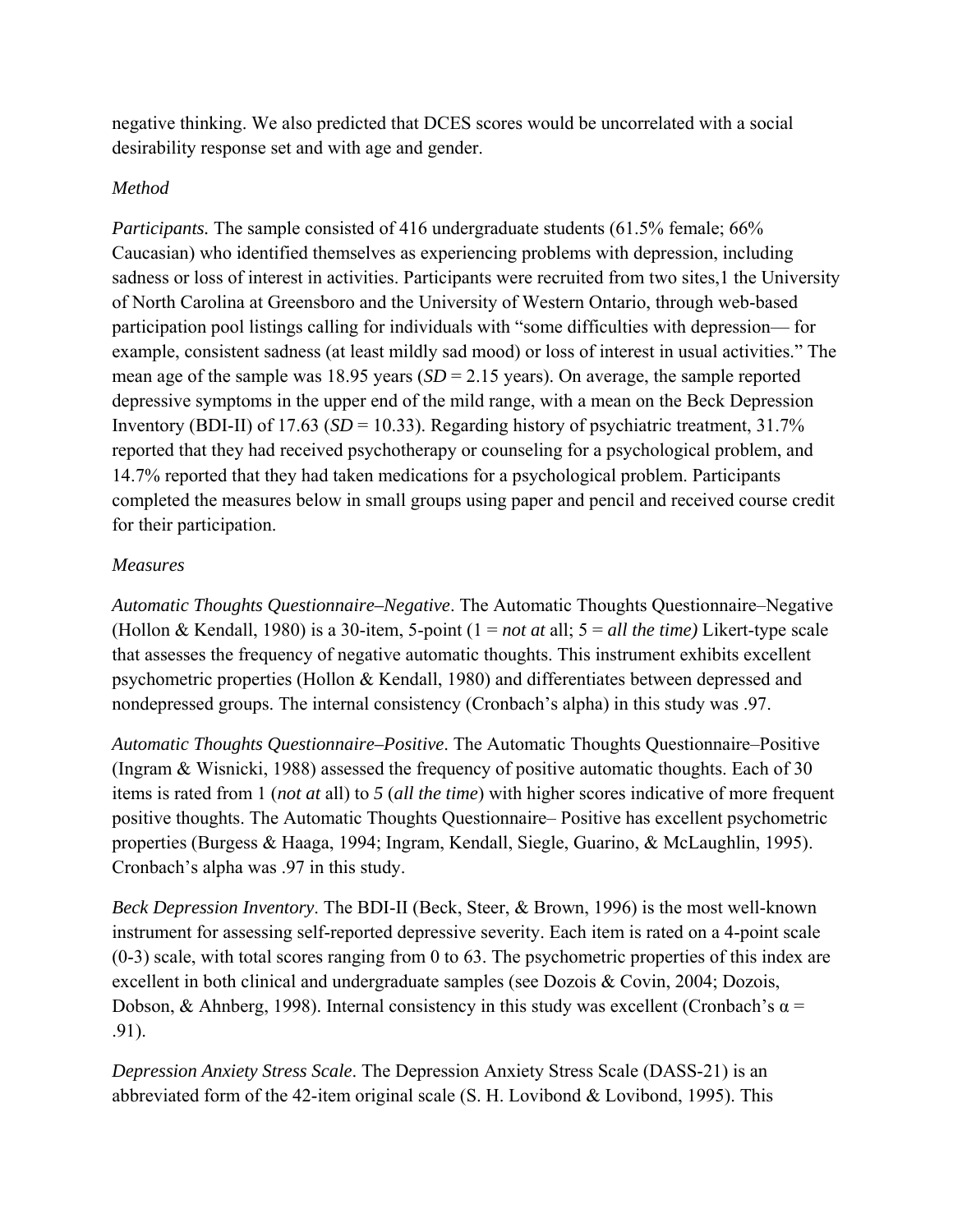questionnaire measures symptoms of depression, anxiety and stress on a 4-point scale ranging from 0 (*Did not apply to me*) to 3 (*Applied to me very much, or most of the time*). The DASS-21 demonstrates excellent internal consistency (Antony, Bieling, Cox, Enns, & Swinson, 1998; P. F. Lovibond & Lovibond, 1995; S. H. Lovibond & Lovibond, 1995; Page, Hooke, & Morrison, 2007). This measure correlates well with convergent measures (P. F. Lovibond & Lovibond, 1995; S. H. Lovibond & Lovibond, 1995) and differentiates well among features of depression, psychophysiological arousal, and tension/agitation (Antony et al., 1998). The anxiety and stress scales, which were used in the current study, demonstrated excellent internal consistency (coefficient  $\alpha$  = .84 and .86, respectively).

*Depression Expectancies for Change Scale*. The DCES is intended to assess expectancy for change in depression. Respondents are asked to rate 20 items on a 5-point Likert-type scale from 1 (*strongly disagree*) to 5 (*strongly agree*). The scale includes both optimistically and pessimistically worded items to reduce common method variance and avoid response set. This measure was adapted from the ACES, which has excellent psychometric properties and predicts treatment outcome in CBT for anxiety disorders (Dozois & Westra, 2005).

*Dysfunctional Attitudes Scale–Short Form*. The Dysfunctional Attitudes Scale (Weissman, 1979) is the most frequently cited cognitive measure related to depression (Dozois, Covin, & Brinker, 2003). Using nonparametric item response theory, Beevers, Strong, Meyer, Pilkonis, and Miller (2007) developed a psychometrically sound short form. The DAS-Short Form (DAS-SF1) consists of 9 items each of which is rated on a 4-point scale (1 = *totally* agree; 4 = *totally*  disagree). This instrument has excellent psychometric properties (see Beevers et al., 2007). Internal consistency in this study was excellent (Cronbach's  $\alpha$  = .81).

*Generalized Expectancy for Success Scale–Revised*. The Generalized Expectancy for Success Scale–Revised (GESSR; Hale, Fiedler, & Cochran, 1992) assesses future expectations for success in various life domains. Twenty-five items are rated on a 5-point scale ranging from 1 (*highly improbable*) to 5 (*highly probable*). Split-half reliability is excellent (.92). In addition, this instrument correlates in expected directions with optimism and self-esteem. The internal consistency in this study was .95.

*Life Orientation Test–Revised*. The Life Orientation Test–Revised (LOT-R; Scheier, Carver, & Bridges, 1994) assesses individual differences in optimism and positive expectancies about the future. This instrument is composed of 10 items (3 positively worded, 3 negatively worded, and 4 fillers). Each item is rated from 0 (*strongly disagree*) to 4 (*strongly agree*). Responses to negatively worded items are reverse-scored and the sum of positive and negative items provides an overall index of optimism. The internal consistency of the LOT-R is acceptable (Cronbach's  $\alpha$ ) = .78; see Scheier et al., 1994). Coefficient alpha in this study was .72.

*Marlowe–Crowne Social Desirability Scale (10-Item Brief Version)*. The Marlowe–Crowne Social Desirability Scale (Crowne & Marlowe, 1960) is composed of 33 items rated true/false.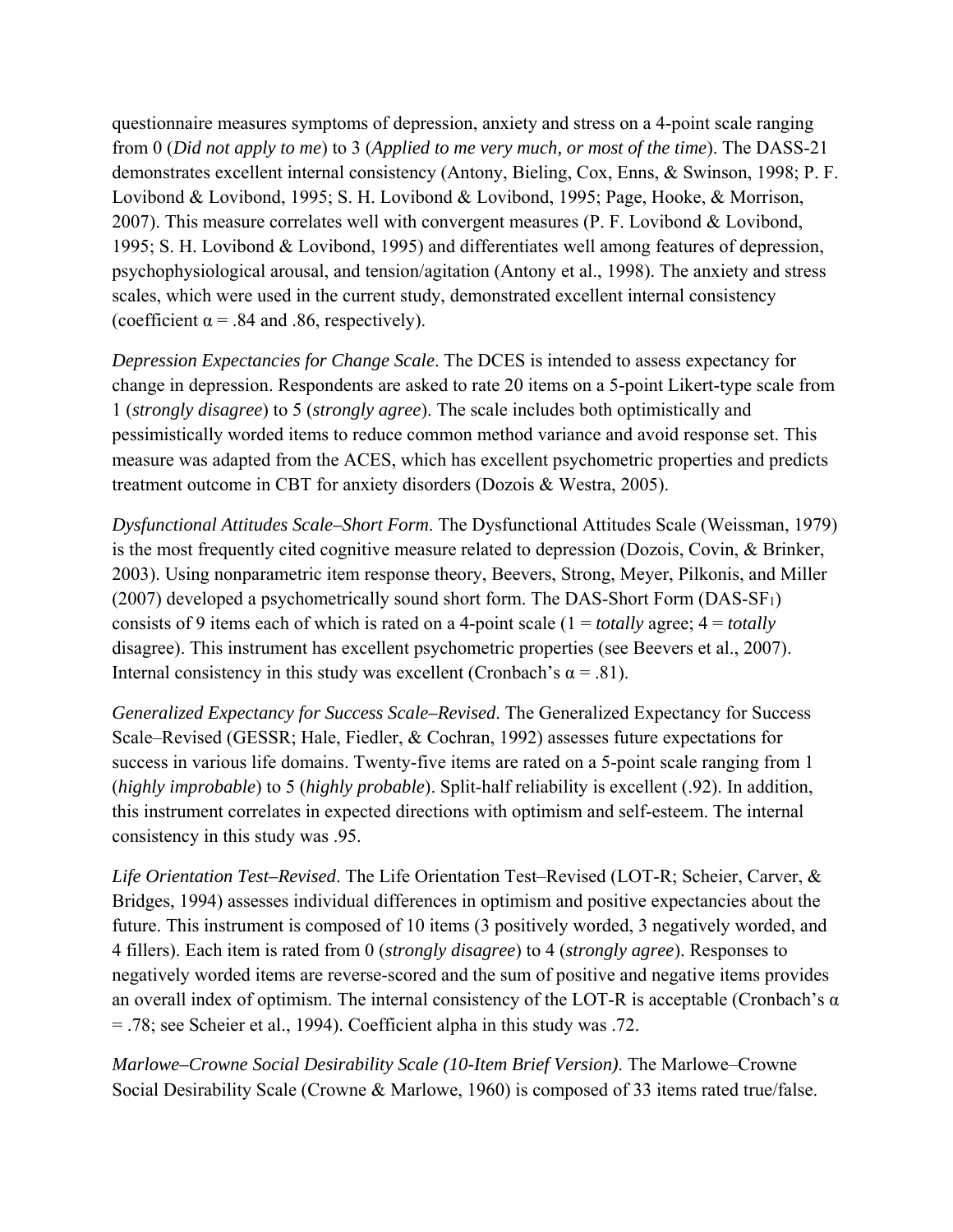This inventory is the most widely adopted measure of social desirability (Beretvas, Meyers, & Leite, 2002). The 10-item Strahan–Gerbasi (1972) short form of this instrument was used in the current study to assess a social desirability response set. Coefficient alpha of the short scale in the current study was .60, consistent with previous studies (e.g., Loo & Thorpe, 2000).

*The Hope Scale* (Snyder et al., 1991) contains 8 items and 4 fillers assessing hopefulness in terms of a positive motivational state. Four items assess personal agency (determination to meet one's goals) and four items reflect pathways (appraisals of one's ability to meet goals). This instrument has acceptable reliability (coefficient alphas range from .74 to .84; temporal stability ranges from .73 to .85 across 3-10 weeks) and good construct validity (Snyder et al., 1991). For the purposes of the current study, only the results for the total scale score are reported; internal consistency in the current study was good (Cronbach's  $\alpha$  = .85).

Table 1. Item Analysis and Internal Consistency of the Depression Expectancies for Change Scale

| Item                                                                      | $\boldsymbol{M}$ | SD   | Item-     |
|---------------------------------------------------------------------------|------------------|------|-----------|
|                                                                           |                  |      | total $r$ |
| 1. I feel pessimistic that my depression could ever change for the        | 3.66             | 1.14 | .48       |
| better. <sup>a</sup>                                                      |                  |      |           |
| 2. Even though I try, nothing seems to help improve my mood. <sup>a</sup> | 3.61             | 1.10 | .54       |
| 3. It would be extremely difficult or impossible to solve my problems     | 3.54             | 1.19 | .31       |
| with depression. <sup>a</sup>                                             |                  |      |           |
| 4. I have had some positive experiences with being able to control my     | 3.46             | 1.12 | .41       |
| mood by talking positively to myself.                                     |                  |      |           |
| 5. My depression is too severe to benefit from treatment. <sup>a</sup>    | 4.38             | 0.88 | .51       |
| 6. Self-help methods may help others control their depression but they    | 3.88             | 1.14 | .57       |
| won't work for me. <sup>a</sup>                                           |                  |      |           |
| 7. I don't believe I will ever feel truly happy. <sup>a</sup>             | 3.91             | 1.21 | .50       |
| 8. Doing something for pleasure or trying to accomplish something         | 3.99             | 1.02 | .51       |
| won't help to improve my mood. <sup>a</sup>                               |                  |      |           |
| 9. When I force myself to be more active, it's not as bad as I thought.   | 3.76             | 1.03 | .37       |
| 10. I have had some success in reducing my depressive symptoms.           | 3.63             | 0.99 | .45       |
| 11. There is very little anyone could do to help me resolve my            | 3.98             | 1.05 | .46       |
| depression. <sup>a</sup>                                                  |                  |      |           |
| 12. Even when I try to talk positively to myself, it doesn't help me feel | 3.74             | 1.13 | .63       |
| better. <sup>a</sup>                                                      |                  |      |           |
| 13. Positive thinking helps me feel better about things.                  | 3.57             | 1.06 | .53       |
| 14. There is no solution to my depression. <sup>a</sup>                   | 4.22             | 0.94 | .54       |
| 15. I am optimistic that my depression can change for the better.         | 3.70             | 1.04 | .51       |
| 16. I have found that I can reduce feelings of depression by telling      | 3.28             | 1.15 | .40       |
| myself to relax or by meditating.                                         |                  |      |           |
| 17. I'll never be able to control my mood. <sup>a</sup>                   | 3.92             | 1.08 | .43       |
| 18. I believe it's quite possible for me to feel less "blue."             | 3.67             | 1.03 | .44       |
| 19. If I work hard, I can have a positive impact on my problems with      | 3.77             | 0.99 | .59       |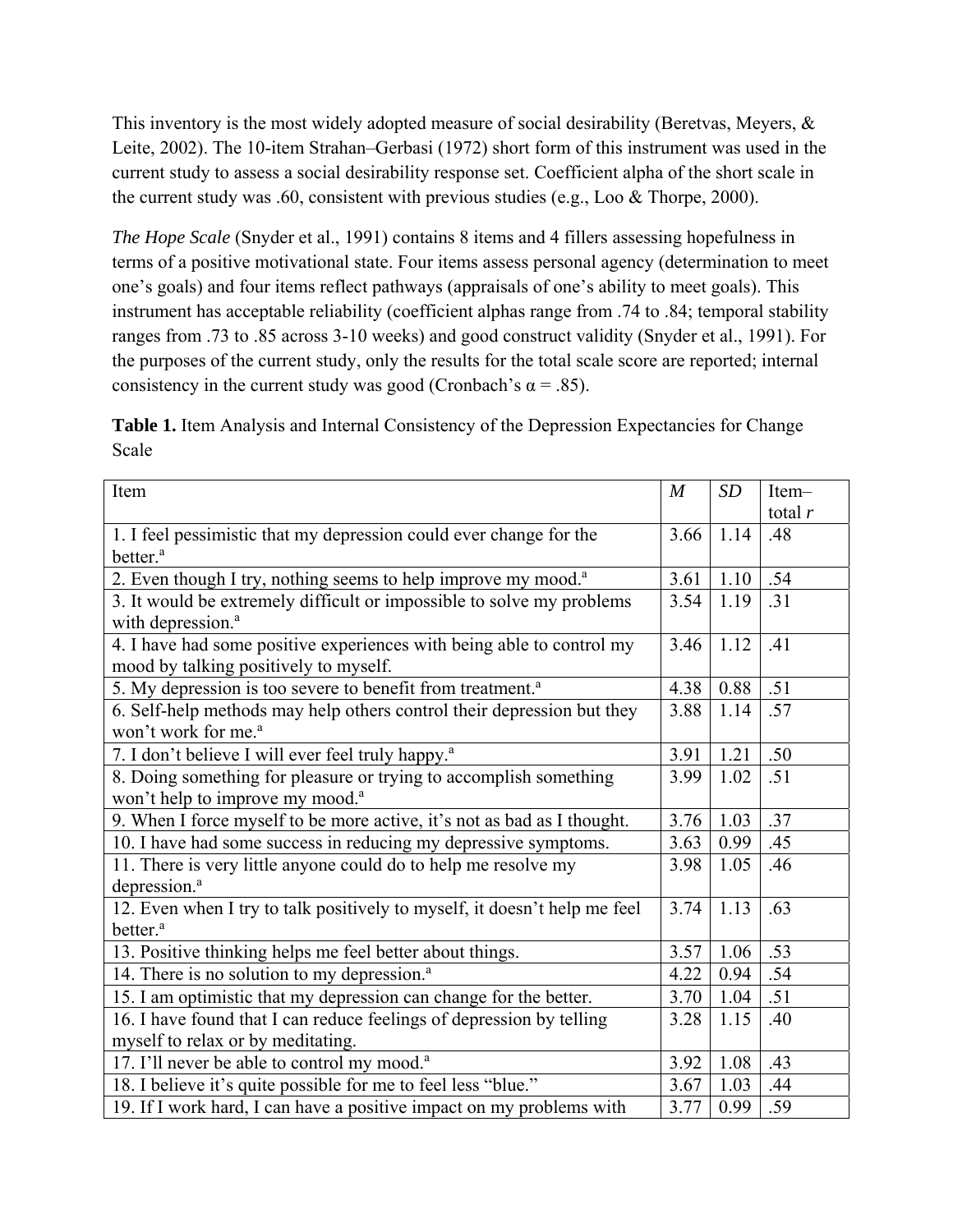| 20. There are factors contributing to my depression that I can learn to | $3.72 \,   \, 0.98$ | .46 |
|-------------------------------------------------------------------------|---------------------|-----|
| control.                                                                |                     |     |

a. Pessimistically worded item, reverse scored.

## *Procedure*

Informed consent procedures consistent with the respective university policies were followed, and participants completed the battery of questionnaires presented in random order.

## *Results*

Prior to initial analysis, DCES items worded in a pessimistic tone were reverse-scored such that higher scores on all items reflected more optimistic responding.

*Missing Data.* The rate of missing data was extremely low (less than .01% for all values). There were no significant differences between participants with and without missing data on age, gender, or depression severity (as indicated by BDI-II scores). For the initial item analyses and assessment of internal consistency, only participants with complete DCES data were included (*n*   $=$  395). For the factor analysis, missing data were handled with pairwise deletion ( $n = 412-416$ ). For the correlational analyses with other measures, mean replacement was used for missing items  $(n = 416)$ .

*Item Analysis and Internal Consistency.* The internal consistency of the DCES was assessed first with Cronbach's alpha, which was .90 and did not change considerably with the removal of any single scale item. This alpha value was greater than the generally accepted minimum range of .70 to .80. Table 1 summarizes the data from the item analysis. Second, the average interitem correlation among the DCES items was  $r = .31$ , which is above the generally accepted minimum of .30.

The univariate skewness and kurtosis of the DCES items were examined. Skewness values were good to acceptable for all items. Kurtosis values were also good for all items except Question 5 ("My depression is too severe to benefit from treatment"). Given that the sample consisted largely of students with subclinical depressive symptoms, it is not surprising that most individuals disagreed or strongly disagreed with that statement.

Examination of the Q-Q Plots of the DCES items revealed minor departures for Questions 5 and, to a lesser extent, Question 14 ("There is no solution to my depression"). Regarding the latter, the data showed that most participants disagreed or strongly disagreed with the statement. A clinical sample that includes individuals who have tried (unsuccessfully) multiple treatments in the past would likely show more variability in response. The multivariate normality of the DCES items was also examined (DeCarlo, 1997). Mardia's test (Mardia, 1970) indicated significant departures from multivariate kurtosis ( $b2$ , $d = 535.25$ ,  $p < .001$ ) and Small's test (Small, 1980) indicated significant departures from multivariate skewness  $(Q1 = 422.00, p \le 0.001)$ .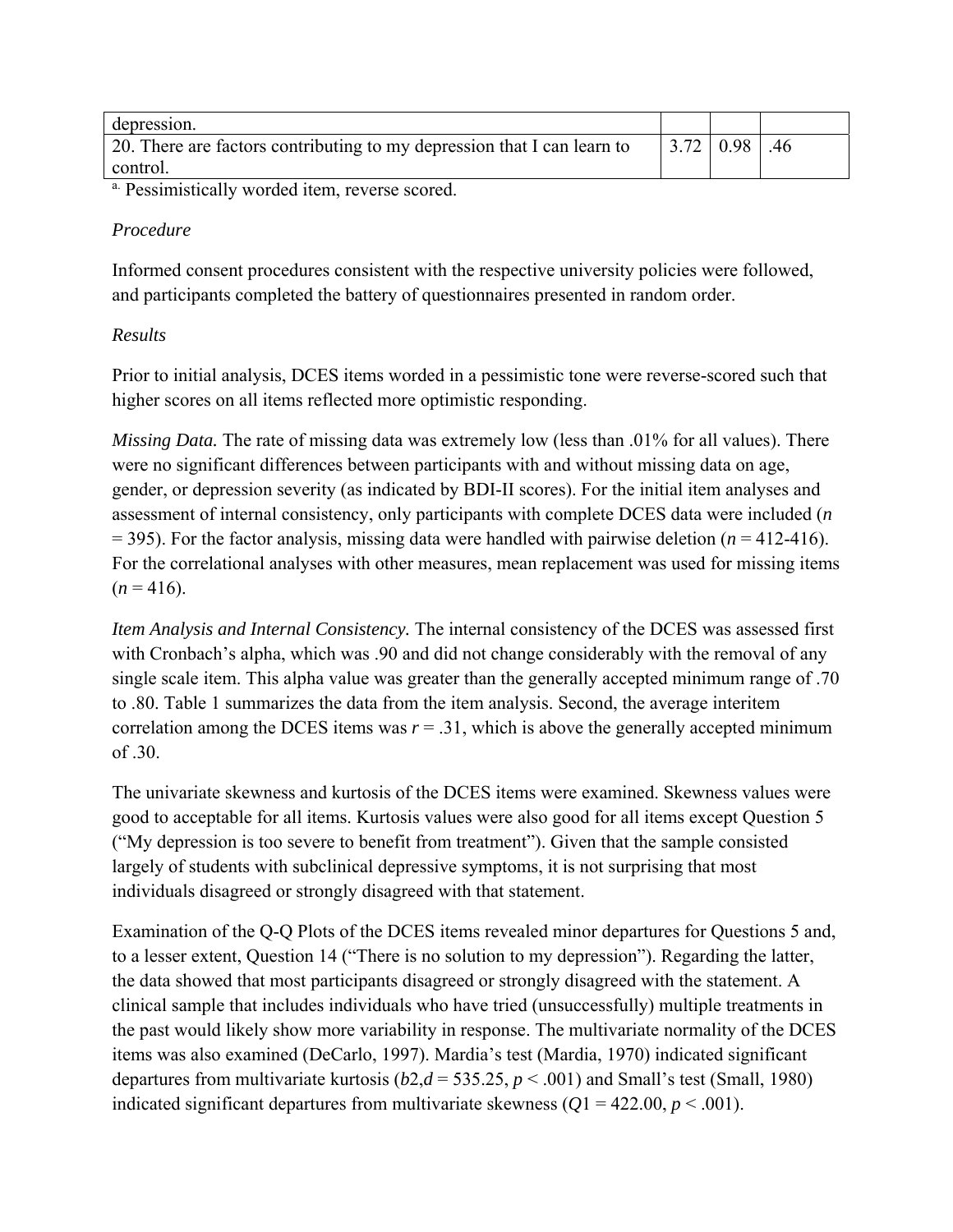**Table 2.** DCES Pattern Matrix for the Forced 2-Factor Solution Using Principal Axis Factoring With Oblique Rotation.

| Item                                                                    | Factor | Factor         | h <sup>2</sup> |
|-------------------------------------------------------------------------|--------|----------------|----------------|
|                                                                         | 1      | $\overline{2}$ |                |
| 1. I feel pessimistic that my depression could ever change for the      | .65    | $-.01$         | .42            |
| better.                                                                 |        |                |                |
| 2. Even though I try, nothing seems to help improve my mood.            | .74    | $-.04$         | .53            |
| 3. It would be extremely difficult or impossible to solve my            | .54    | $-.08$         | .27            |
| problems with depression.                                               |        |                |                |
| 4. I have had some positive experiences with being able to control my   | .08    | .53            | .32            |
| mood by talking positively to myself.                                   |        |                |                |
| 5. My depression is too severe to benefit from treatment.               | .66    | .05            | .47            |
| 6. Self-help methods may help others control their depression but       | .71    | .06            | .53            |
| they won't work for me.                                                 |        |                |                |
| 7. I don't believe I will ever feel truly happy.                        | .72    | $-.02$         | .52            |
| 8. Doing something for pleasure or trying to accomplish something       | .73    | .00.           | .53            |
| won't help to improve my mood.                                          |        |                |                |
| 9. When I force myself to be more active, it's not as bad as I thought. | $-.11$ | .63            | .36            |
| 10. I have had some success in reducing my depressive symptoms.         | $-.14$ | .73            | .48            |
| 11. There is very little anyone could do to help me resolve my          | .68    | $-.03$         | .45            |
| depression.                                                             |        |                |                |
| 12. Even when I try to talk positively to myself, it doesn't help me    | .73    | .06            | .56            |
| feel better.                                                            |        |                |                |
| 13. Positive thinking helps me feel better about things.                | .31    | .51            | .45            |
| 14. There is no solution to my depression.                              | .72    | .04            | .54            |
| 15. I am optimistic that my depression can change for the better.       | .06    | .66            | .46            |
| 16. I have found that I can reduce feelings of depression by telling    | .13    | .48            | .29            |
| myself to relax or by meditating.                                       |        |                |                |
| 17. I'll never be able to control my mood.                              | .64    | .06            | .43            |
| 18. I believe it's quite possible for me to feel less "blue."           | .02    | .57            | .33            |
| 19. If I work hard, I can have a positive impact on my problems with    | .03    | .74            | .57            |
| depression.                                                             |        |                |                |
| 20. There are factors contributing to my depression that I can learn to | $-.06$ | .71            | .48            |
| control.                                                                |        |                |                |

*Note*. DCES = Depression Expectancies for Change Scale. Pessimistically worded (reverse scored) items are shown in boldface.

*Factor Structure.* Bartlett's test of sphericity ( $p < .001$ ) and the Kaiser–Meyer–Olkin measure of sampling adequacy (.91) supported the factorability of the data. Because the assumption of multivariate normality was violated, principal axis factoring (with oblique rotation) was used to explore the factor structure of the DCES (Fabrigar, Wegener, MacCallum, & Strahan, 1999). A parallel analysis was conducted following the procedures described by O'Connor (2000). Using 95th percentile random eigenvalue and generation of 1,000 parallel data sets, the eigenvalues for the first 3 factors generated by the factor analysis (6.99, 3.18, and 1.21) exceeded those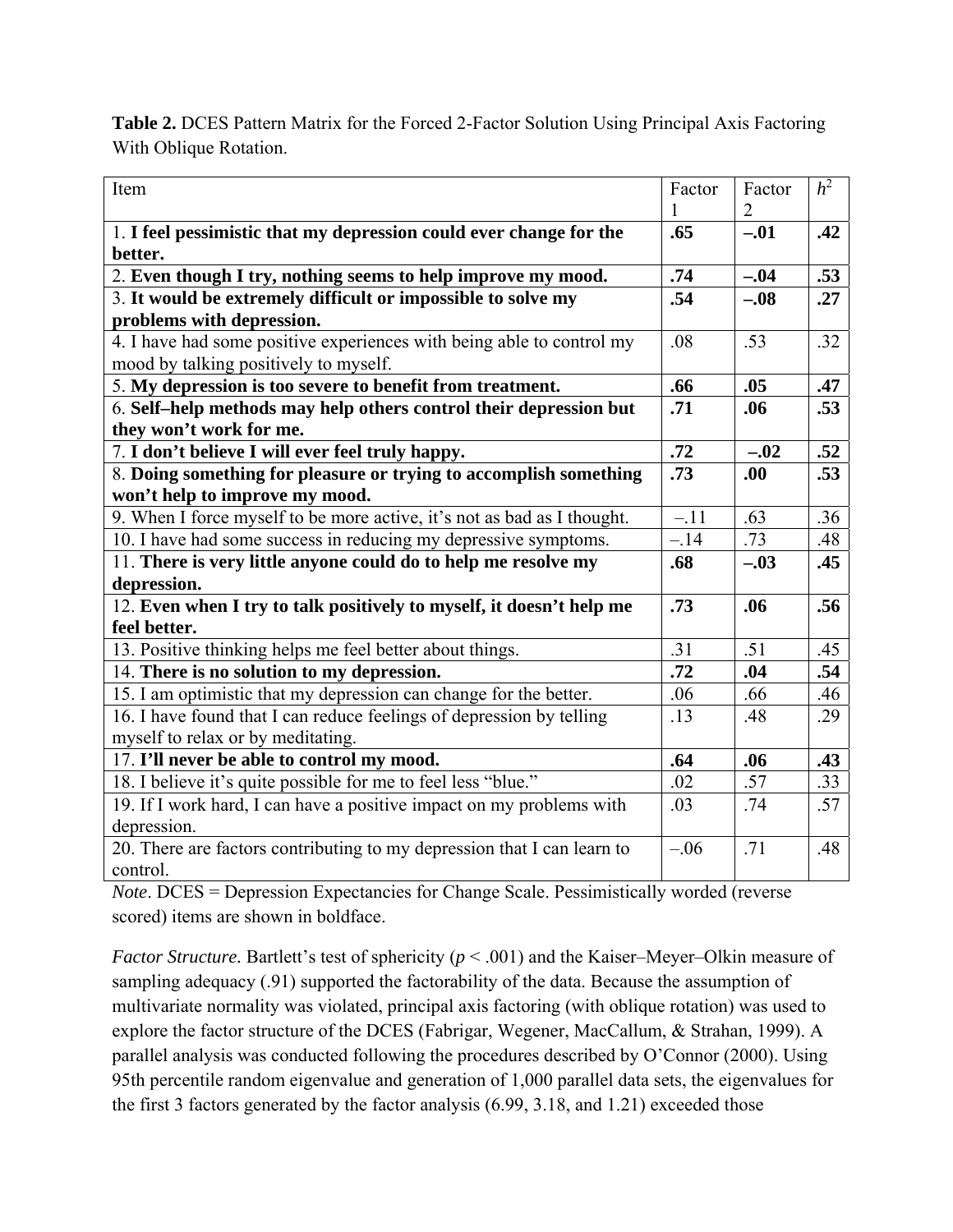generated by the random data sets (6.40, 2.38, and 0.68), as did the eigenvalues of several factors that were judged to be trivial (e.g., containing a single item<sup>2</sup>).

After rotation, the structure matrix showed that Factor 1 included all the items that were reversecoded (worded in a pessimistic tone), whereas the straightforward items (worded in an optimistic tone) loaded more strongly on the other two factors (eight items loading positively on Factor 2 and four loading negatively on Factor 3), which were correlated at *r* = −.42. The fit of the threefactor model was statistically better than the two-factor model (Bayesian information criterion = 20553.93 vs. 20636.95, respectively). However, Factor 3 added little to the total amount of variance explained (4% after rotation), and items that had strong loadings on Factor 3 also had strong loadings on Factor 2, suggesting substantial overlap between the two factors. Therefore, a two-factor solution appeared to provide the more parsimonious solution.

The analysis was repeated with a forced two-factor solution. The rotated solution accounted for 46% of the variance, and the factor loadings are shown in Table 2. The two factors were moderately correlated at  $r = 0.33$ , suggesting that a higher order factor does not entirely explain the variance in item responses. We also examined the average correlations among pairs of items with similarly toned wording (reversed-reversed or straightforward-straightforward) versus reversed-straightforward pairs. Correlations among similarly coded items ranged from *r* = .20 to  $r = 0.63$  (all correlation coefficients were significant at  $p < 0.001$ , adjusted using the Holm method [Holm, 1979] to control familywise Type I error rate) with a mean of *r* = .44. For items with opposite coding, correlations ranged from *r* = −.02 to *r* = .51 (the majority of which were nonsignificant) with a mean of  $r = .17$ .

These findings suggested that a combination of common and unique variance contributed to the two factors. Thus, we created separate subscales of the DCES by separately averaging the subscale items to examine how these two categories of items performed in subsequent analyses of convergent and discriminant validity. We refer to the scale containing the 11 pessimistically worded items as the DCES-P and the scale containing the 9 optimistically worded items as the DCES-O. We also reverted back to the original response scales to make interpretation more intuitive, such that higher scores on the DCES-P indicate more pessimistic expectancies and higher scores on the DCES-O indicate more optimistic expectancies. The DCES-P had a group mean in our sample of 2.01 ( $SD = 0.84$ ) and the DCES-O had a mean of 3.60 ( $SD = 0.71$ ).

*Convergent and Discriminant Validity.* There were notable differences between the two subscales in terms of the strength and direction of their relationships with the other questionnaire measures. Table 3 shows the correlation coefficients; critical *p* values were again adjusted using the Holm (1979) method. Although both measures were significantly correlated with severity of depressive symptoms and the directions of the correlations, the strength of the correlation coefficients was substantially higher for the DCES-P compared with the DCES-O in all cases (except for the short Marlowe–Crowne Scale, which was uncorrelated with both subscales). The difference between the DCES-P and DCESO correlations with each of the concurrent measures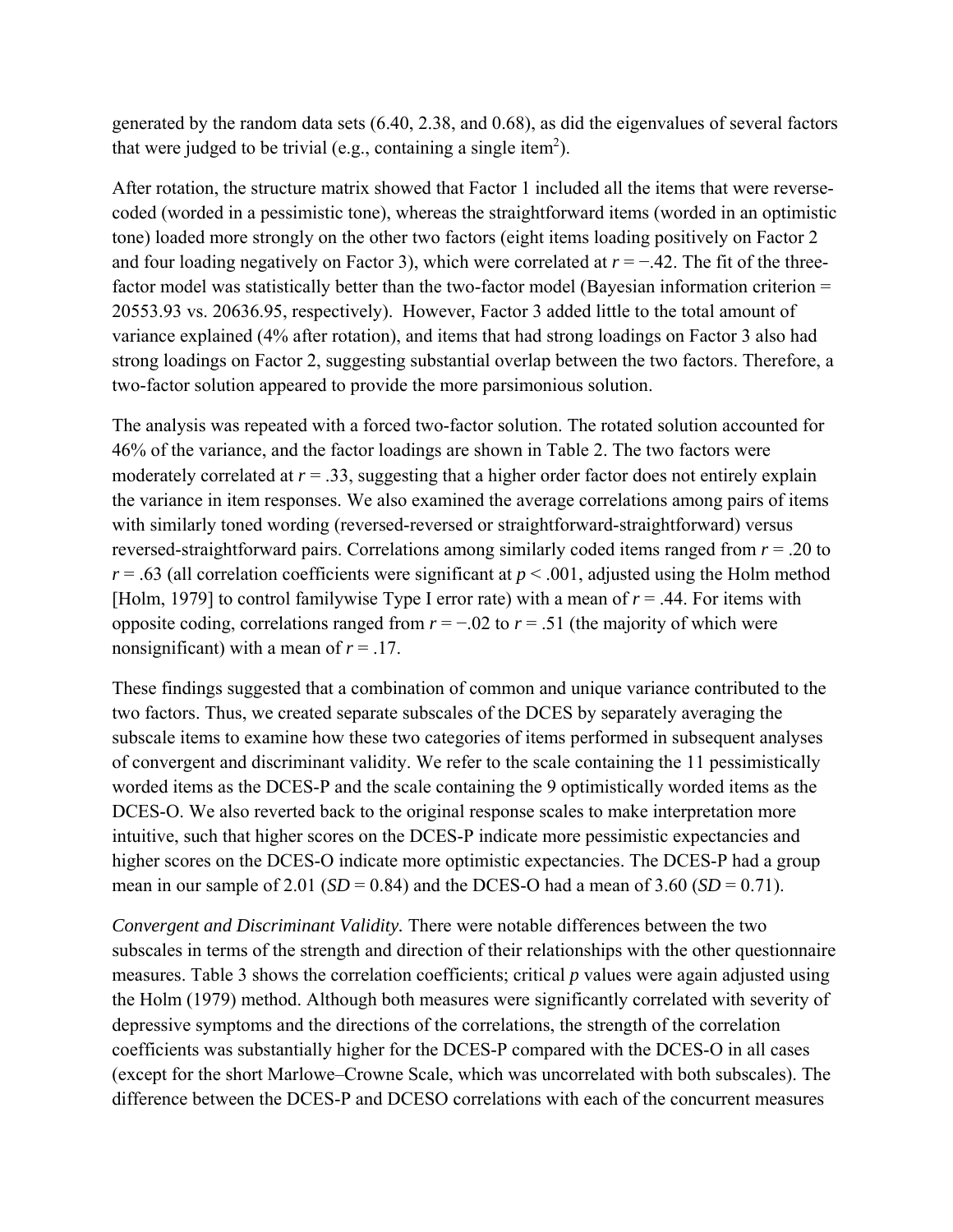was significant at  $p < 0$ 1 using Meng, Rosenthal, and Rubin's Z (1992; Silver, Hittner, & May, 2006) in all cases except for the Marlowe–Crowne.

DCES-P scores were moderately correlated with symptom measures, such that higher scores on the DCES-P (indicating more pessimistic expectations for change) were significantly associated with higher depression, stress, and anxiety as well as more negative automatic thoughts and dysfunctional attitudes. Higher DCES-P scores also were significantly associated with fewer positive automatic thoughts, lower expectancies for success, lower dispositional optimism, and lower perceived ability to cope with negative emotions.

Higher scores on the DCES-O were moderately correlated with higher expectancies for success and dispositional optimism; weak but statistically significant correlations were also found with positive and negative automatic thoughts and with depressive symptoms. DCES-O scores were uncorrelated with the ability to cope with negative emotions, stress, anxiety, and dysfunctional attitudes.

Scores on both DCES subscales were uncorrelated with age (*r* = .01 for both subscales, *ns*) and gender  $(r = .02 \text{ with DCES-P and } r = .02 \text{ with DCES-O, } ns)$ .

| Measure                                  | DCES-P   | DCES-O  |
|------------------------------------------|----------|---------|
| BDI-II .57**                             | $-.18**$ |         |
| ATQ-Negative                             | $.53**$  | $-.14*$ |
| ATQ-Positive                             | $-.41**$ | $.14*$  |
| <b>Dysfunctional Attitude Scale</b>      | $.40**$  | $-.11$  |
| DASS-Stress                              | $.38**$  | $-.04$  |
| DASS-Anxiety                             | $.41**$  | $-.10$  |
| Generalized Expectancy for Success Scale | $-49**$  | $.30**$ |
| Life Orientation Test                    | $-.46**$ | $.26**$ |
| Hope scale (total score)                 | $-.29**$ | .07     |
| Marlowe–Crowne (social desirability)     | $-.03$   | $-.05$  |

**Table 3.** Bivariate Correlation Coefficients of DCES Subscale Scores With Other Measures.

*Note*. DCES-P = Depression Expectancies for Change Scale with pessimistically worded items;  $DCES-O = Depression Expectances for Change Scale with optimistically word ed items; ATQ =$ Automatic Thoughts Questionnaire; BDI = Beck Depression Inventory; DASS = Depression Anxiety Stress Scales. *\**Adjusted *p* < .05. *\*\**Adjusted *p* < .01.

### *Summary*

The results from Study 1 showed good internal consistency of the DCES items as indicated both by Cronbach's alpha and by the mean interitem correlation. Regarding the factor structure, the combination of reversed and straightforward items almost invariably leads to the extraction of separate factors for those two categories of items (Herche & Engelland, 1996). Dozois and Westra (2005) also reported factor separation based on reversed and straightforward items on the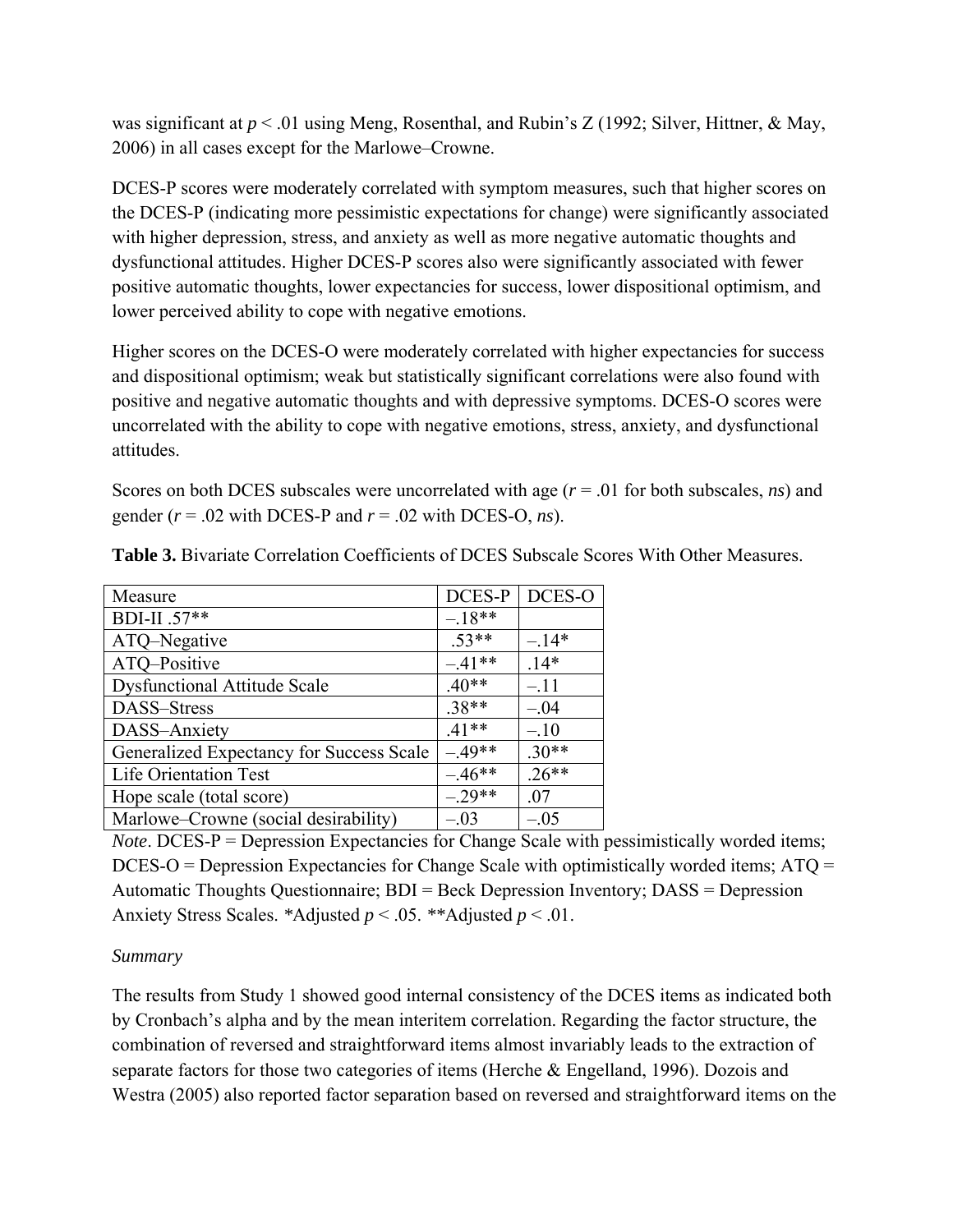ACES. However, the data from anxious participants in that study supported the merging of those two factors whereas our data from dysphoric participants in the current study did not.

DCES-P scores showed the predicted pattern of significant correlations with measures of depression, anxiety, positive and negative thoughts, dysfunctional attitudes, hopefulness, general expectancies for success, and dispositional optimism and were uncorrelated with social desirability, age, and gender. DCES-O scores showed similar, but much weaker, relationships with depression, positive and negative thoughts, expectancies for success, and dispositional optimism. Although it is not surprising that the DCES-O subscale shows less overlap with measures of negative mood and negative cognitions, the somewhat weaker associations even with other measures of optimism suggest that it may be tapping into a component of expectancies that is relatively unique.

# **Study 2**

In Study 2, we investigated the performance of the DCES in a clinical sample. The goals of Study 2 were to assess the internal consistency and intercorrelation of the two DCES subscales in an independent, clinical sample; assess the relationship between the DCES and ACES; and examine the extent to which the two DCES subscales predict change in depressive symptoms in a clinical sample.

# *Method*

*Participants.* Participants in Study 2 were 63 adults with a diagnosis of depression and/or anxiety disorder seeking outpatient treatment during a 24-month period at the Mental Health Outpatient Program at Sheldon Chumir Health Centre in Calgary. Of 130 patients invited into the study, 44 (34%) declined. Of the remaining 86, 71 were deemed eligible based on an evaluation using the SCID (Structured Clinical Interview for *DSM-IV-TR*; First, Spitzer, Gibbon, & Williams, 2002) 4 were ineligible, and 16 failed to return for the evaluation. Eight of the 71 eligible participants (2 in the wait-list condition, 1 in CBT, and 3 in the support condition) had missing data at Time 1 and, therefore, were not included in the current analyses.

Of the final sample of 63 participants, 63% were diagnosed with either major depressive disorder or dysthymia and 81% were diagnosed with any anxiety disorder (including obsessive compulsive disorder, posttraumatic stress disorder, panic disorder, agoraphobia, social phobia, specific phobia, or generalized anxiety disorder). Mean depression severity at baseline as indicated by BDI-II scores was 29.44 (*SD* 10.68). The sample was largely female (63.5%) and Caucasian (79.4%) with a mean age of 40.0 (*SD* = 14.0). Participants were not compensated for their participation.

*Measures and Procedures.* Participants were randomly assigned either to one of two brief, 6 session interventions (basic CBT skills [*n* = 21] or unstructured support [*n* = 17]) or to a wait-list control condition (*n* = 25). The CBT skills condition was designed to increase knowledge of the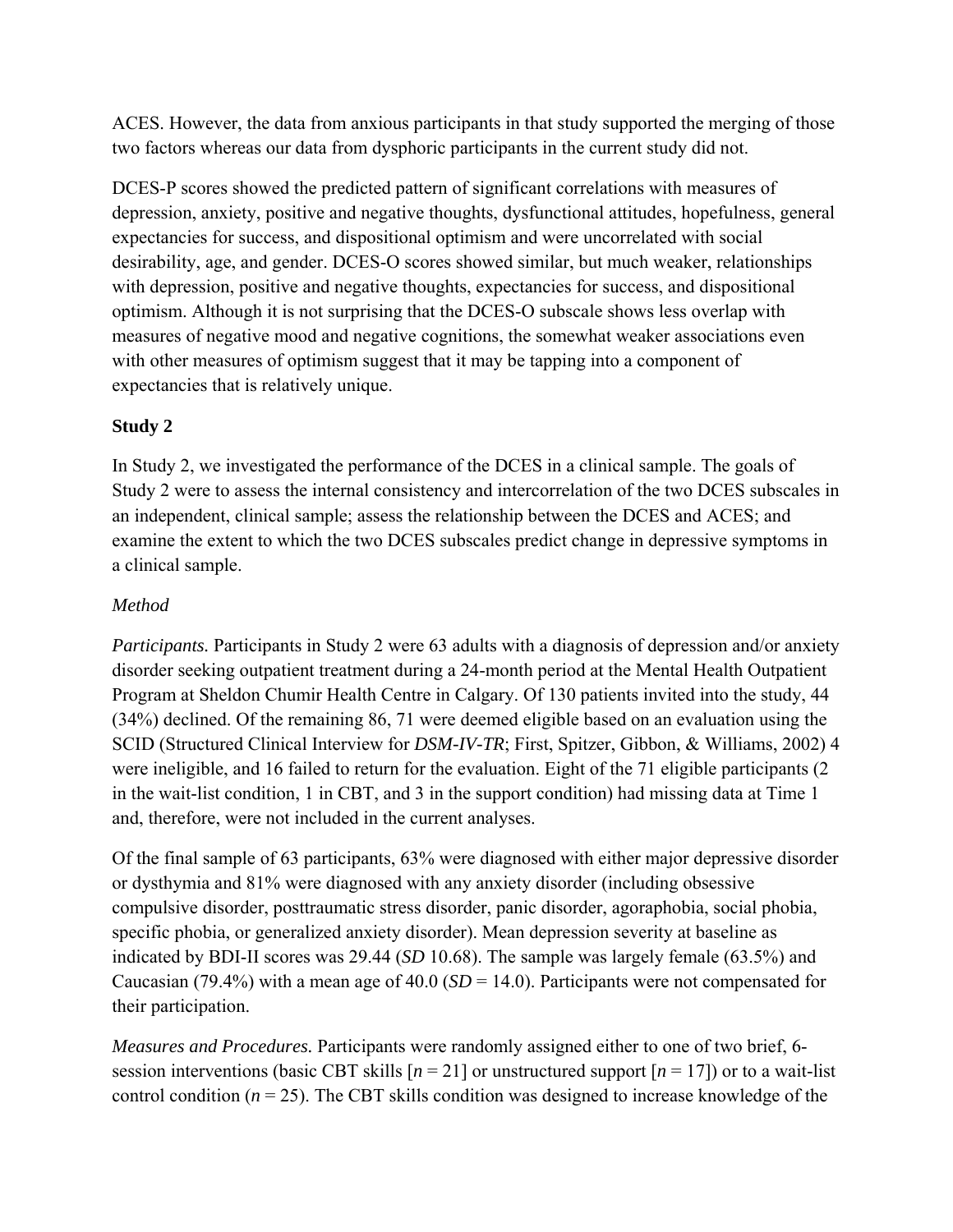skills and concept of CBT. Group sessions focused on teaching both behavioral and cognitive techniques for dealing with depression and anxiety. Group leaders included one of the authors (BBD, a PhD-level clinical psychologist), PhDlevel clinical psychology practicum trainees, and predoctoral clinical psychology residents. The support condition was developed to provide emotional support from other participants under the guidance of a clinician. The goal of the support group was to provide a safe and supportive environment for individuals to identify and overcome struggles they share with other participants. Support group leaders included a PhDlevel clinical psychologist, a psychiatrist, a registered nurse, or a social worker.

The BDI-II and DCES scales (described above) were administered at baseline along with the ACES (Dozois & Westra, 2005), and the BDI-II was administered again 6 weeks later (following the 6-session intervention or a 6-week no-treatment waiting period). Given that the results from Study 1 suggested that the DCES is best conceptualized as having two separate subscales, mean scores for DCES-O and DCES-P subscales were calculated. Again, the original scaling for both scales was retained, such that higher scores on the DCES-O and the DCES-P indicate more optimistic and pessimistic expectancies, respectively.

*Data Structure and Analytic Strategy.* Multilevel modeling was used to examine the extent to which changes in BDI-II scores are associated with baseline predictor variables, allowing for the use of all participants, even those with missing data. The data had a two-level structure: a withinperson level (Level 1; BDI-II scores at two time points) and a between-person level (Level 2; DCES and ACES scores as well as the number of intervention sessions completed). Multilevel modeling involves the calculation of a slope for the Level 1 variable, in this case BDI-II scores at baseline and again 6 weeks later, and examines the extent to which the Level 2 predictors (centered at the grand mean; Enders & Tofighi, 2007) show an association with the slope values. A negative BDI-II slope indicates symptom improvement whereas a positive slope indicates increases in depressive symptoms. Models were tested using MPlus 6.1 using maximum likelihood with robust standard errors. Coefficients were unstandardized.

*Data Structure and Analytic Strategy.* Multilevel modeling was used to examine the extent to which changes in BDI-II scores are associated with baseline predictor variables, allowing for the use of all participants, even those with missing data. The data had a two-level structure: a withinperson level (Level 1; BDI-II scores at two time points) and a between-person level (Level 2; DCES and ACES scores as well as the number of intervention sessions completed). Multilevel modeling involves the calculation of a slope for the Level 1 variable, in this case BDI-II scores at baseline and again 6 weeks later, and examines the extent to which the Level 2 predictors (centered at the grand mean; Enders & Tofighi, 2007) show an association with the slope values. A negative BDI-II slope indicates symptom improvement whereas a positive slope indicates increases in depressive symptoms. Models were tested using MPlus 6.1 using maximum likelihood with robust standard errors. Coefficients were unstandardized.

*Results*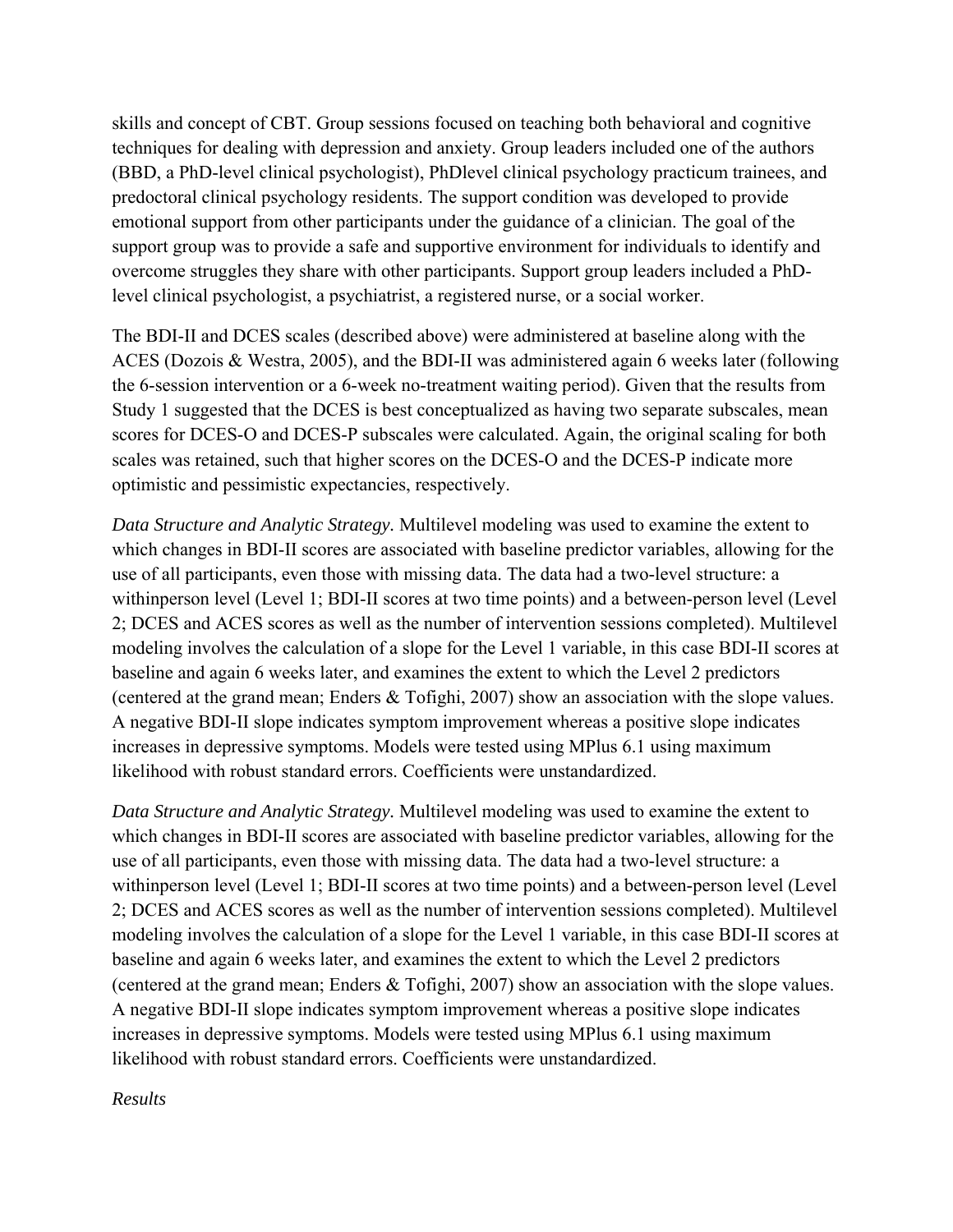The two DCES subscales showed good internal consistency in the clinical sample,  $\alpha$  = .75 for the DCES-P and  $\alpha$  = .82 for DCES-O. The two subscales were moderately correlated,  $r = -0.62$  ( $p <$ .001), a stronger relationship compared with that found in the Study 1 sample. ACES scores, all coded in the optimistic direction, were significantly correlated with DCES subscale scores,  $r =$ −.60 (*p* < .001) for the DCES-P and *r* = .64 (*p* < .001) for the DCES-O.

Of the 63 participants, 7 in the wait list and 9 in the intervention condition did not provide a second BDI-II score. The model included four predictors, DCES-P and DCES-O scores, ACES scores, and number of intervention sessions (coded as 0 for the wait-list group). The mean number of sessions attended by participants in the intervention conditions was 4.5 (*SD* = 1.9). Results showed that only DCES-O scores predicted the slope of change in BDI-II scores ( $b =$ −6.96, *z* = −2.89, *p* < .01). The DCES-P (*b* = 0.96, *z* = 0.32, *ns*) and ACES (*b* = 0.23, *z* = 1.26, *ns*) were not significant predictors, nor was the number of intervention sessions attended ( $b =$ −0.04, *z* = −0.09, *ns*). Figure 1 shows a scatterplot of the BDI-II slopes by DCES-O scores.



**Figure 1.** Scatterplot showing Beck Depression Inventory (BDI-II) slopes across levels of Depression Change Expectancy Scale–optimistically worded items (DCES-O) scores.

*Note*. Negative values on the *x*-axis indicate symptom improvement.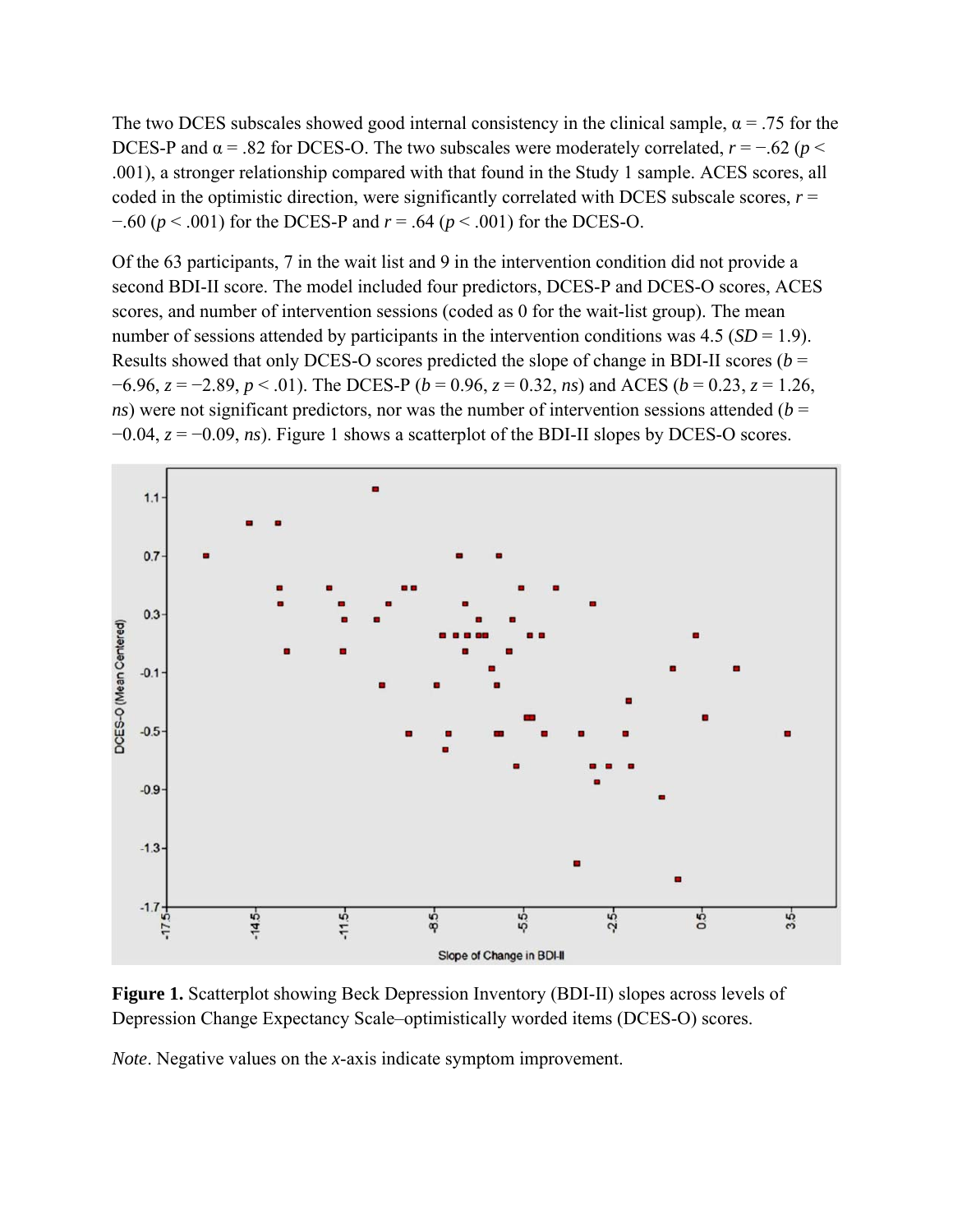#### **General Discussion**

Although patients' expectancies for improvement have been identified as an important construct in treatment research, few measures with established reliability and validity are available, and researchers often rely on one or two created items to assess expectancies. The purpose of the current study was to introduce and evaluate the psychometric properties of an empirically supported measure of expectancies for change specifically targeting individuals with depressive symptoms. This measure, the DCES, is a modified version of an expectancy measure developed and validated for individuals with anxiety (Dozois & Westra, 2005). The DCES includes 20 items assessing both broad expectations for change as well as expectations that the respondent's depressive symptoms will improve with treatment or self-help strategies.

Given that depression is associated with attentional biases toward negative stimuli (including words), endorsement of optimistic versus pessimistic items about expectancies regarding future improvement may be better conceptualized as separate dimensions in depressed individuals than as opposite poles of a single dimension. The magnitude of the correlation between the subscales assessing optimistic and pessimistic items was higher in our clinical sample compared with the nonclinical sample but indicated in both samples that the two subscales are not completely redundant. Our results suggest that it is particularly important to assess expectancies that are framed *both* in optimistic and in pessimistic terms for individuals with depressive symptoms, as these items were differentially predictive of short-term clinical outcomes. Our data showed that improvement in depressive symptoms over a 6-week period were strongly associated with more optimistic expectancies but were unrelated to pessimistic expectancies.

It should be noted that replication of the factor structure and divergence of the optimistic and pessimistic subscales of the DCES in individuals varying in depression severity is needed. The two-factor solution took into account both statistical and conceptual considerations, and the DCES-O and DCES-P showed expected patterns of convergent and divergent validity, good internal consistency in a clinical sample, and differential predictive validity in relation to shortterm improvement in depressive symptoms. This solution accounted for 46% of the total variance, which is modest but relatively higher than that reported for the ACES (Dozois & Westra, 2005).

An important question concerns the degree of overlap between the original ACES and the DCES. We found that the two DCES subscales were significantly correlated in the expected direction with ACES scores. However, whereas the ACES failed to predict changes in depressive symptoms in our clinical sample, the DCES-O was strongly associated with symptom improvement. This finding suggests that the DCES is assessing a component of expectancies that is uniquely related to depression change.

Knowledge of expectancies for change may help clinicians to determine individual readiness for action-oriented change strategies (e.g., cognitive therapy, behavioral activation) or whether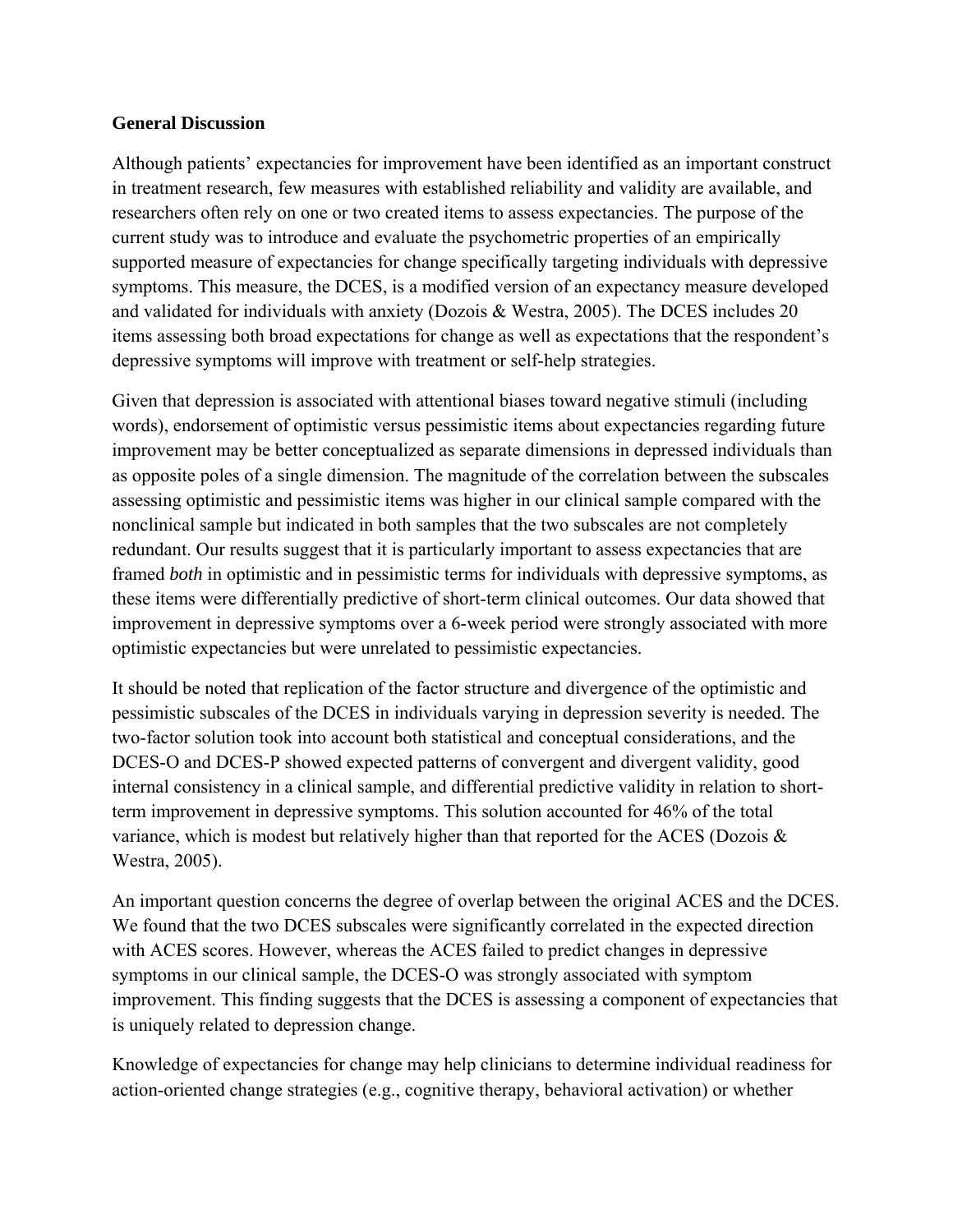prelude interventions (e.g., motivational interviewing; Arkowitz, Westra, Miller, & Rollnick, 2008; Westra & Dozois, 2006) are needed to address low expectancies for change or to concentrate on ambivalence about change. The DCES may also be helpful in therapy process research. Understanding the dynamic interplay among patient expectations for change, homework compliance, therapist alliance, and treatment outcome (Kazantzis, Whittington, & Dattilio, 2010; Westra et al., 2009), for example, would be enhanced with reliable and valid instruments to assess these constructs.

The sample size in the current clinical study was modest and included participants in both treatment and wait-list conditions. It is important to assess the role of expectancies not only within the treatment context but also in the context of more naturalistic change; however, the current study lacked adequate power to assess more complex interactions with treatment/control conditions. Additional research examining the applied utility of the DCES, for example, by testing its relationship to aspects of the therapy process and to trajectories of change involving more frequent symptom assessment, is needed. Notwithstanding these limitations, the results of this study suggest that the DCES is a promising measure of expectancies for change and warrants further investigation.

### **Acknowledgments**

The authors thank the following individuals for coordination of data collection: Tamara Foxworth (University of North Carolina at Greensboro site), Breanne Faulkner (University of Western Ontario site), and Mary Luu (Alberta site).

# **Declaration of Conflicting Interests**

The authors declared no potential conflicts of interest with respect to the research, authorship, and/or publication of this article.

# **Funding**

The authors disclosed receipt of the following financial support for the research, authorship, and/or publication of this article: This research was funded in part by the University of Calgary.

# **Notes**

1. The sample from the University of North Carolina at Greensboro site was more dysphoric than the participants from the University of Western Ontario site— $t(414) = 4.59$ ;  $p < 01$ ;  $d = .45$  despite the use of identical recruitment procedures. Therefore, all analyses were conducted for the two groups separately as well as for the combined sample. However, because the pattern of results was replicated across the two samples, only the combined results are presented here.

2. Full results from the parallel analysis are available on request from the first author.

# **References**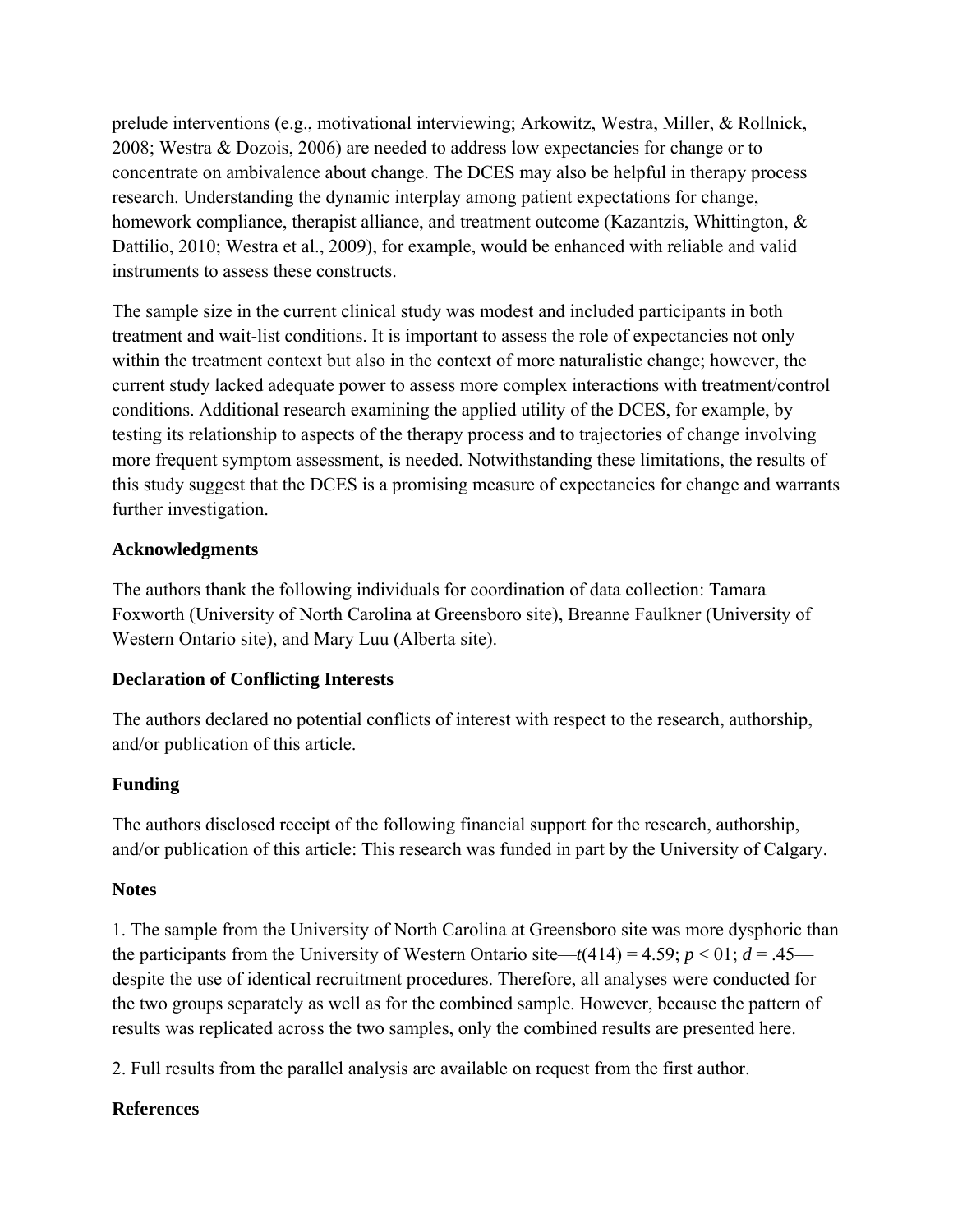Ahmed, M., & Westra, H. A. (2009). Impact of a treatment rationale on expectancy and engagement in cognitive behavioral therapy for social anxiety. *Cognitive Therapy and Research*, *33*, 314-322.

Antony, M., Bieling, P., Cox, B., Enns, M., & Swinson, R. (1998). Psychometric properties of the 42-item and 21-item versions of the Depression Anxiety Stress Scales in clinical groups and a community sample. *Psychological Assessment*, *10*, 176-181.

Arkowitz, H., Westra, H. A., Miller, W. R., & Rollnick, S. (Eds.). (2008). *Motivational interviewing in the treatment of psychological problems*. New York, NY: Guilford Press.

Beck, A. T. (1967). *Depression*. New York, NY: Harper & Row.

Beck, A. T., Steer, R. A., & Brown, G. K. (1996). *Manual for the Beck Depression Inventory-II*. San Antonio, TX: Psychological Corporation.

Beck, A. T., Weissman, A., Lester, D., & Trexler, L. (1974). The measurement of pessimism: The Hopelessness Scale. *Journal of Consulting and Clinical Psychology*, *42*, 861-865.

Beevers, C., Strong, D., Meyer, B., Pilkonis, P., & Miller, I. (2007). Efficiently assessing negative cognition in depression: An item response theory analysis of the Dysfunctional Attitude Scale. *Psychological Assessment*, *19*, 199-209.

Beretvas, S., Meyers, J., & Leite, W. (2002). A reliability generalization study of the Marlowe– Crowne Social Desirability Scale. *Educational and Psychological Measurement*, *62*, 570-589.

Burgess, E., & Haaga, D. (1994). The Positive Automatic Thoughts Questionnaire (ATQ-P) and the Automatic Thoughts Questionnaire–Revised (ATQ–RP): Equivalent measures of positive thinking. *Cognitive Therapy and Research*, *18*, 15- 23.

Chambless, D. L., Tran, G. Q., & Glass, C. R. (1997). Predictors of response to cognitivebehavioral group therapy for social phobia. *Journal of Anxiety Disorders*, *11*, 221-240.

Connolly Gibbons, M., Crits-Christoph, P., de la Cruz, C., Barber, J., Siqueland, L., & Gladis, M. (2003). Pretreatment expectations, interpersonal functioning, and symptoms in the prediction of the therapeutic alliance across supportive-expressive psychotherapy and cognitive therapy. *Psychotherapy Research*, *13*, 59-76.

Crowne, D., & Marlowe, D. (1960). A new scale of social desirability independent of psychopathology. *Journal of Consulting Psychology*, *24*, 349-354.

Davidson, R. J. (1998). Affective style and affective disorders: Perspectives from affective neuroscience. *Cognition and Emotion*, *12*, 307-330.

DeCarlo, L. T. (1997). On the meaning and use of kurtosis. *Psychological Methods*, *2*, 292-307.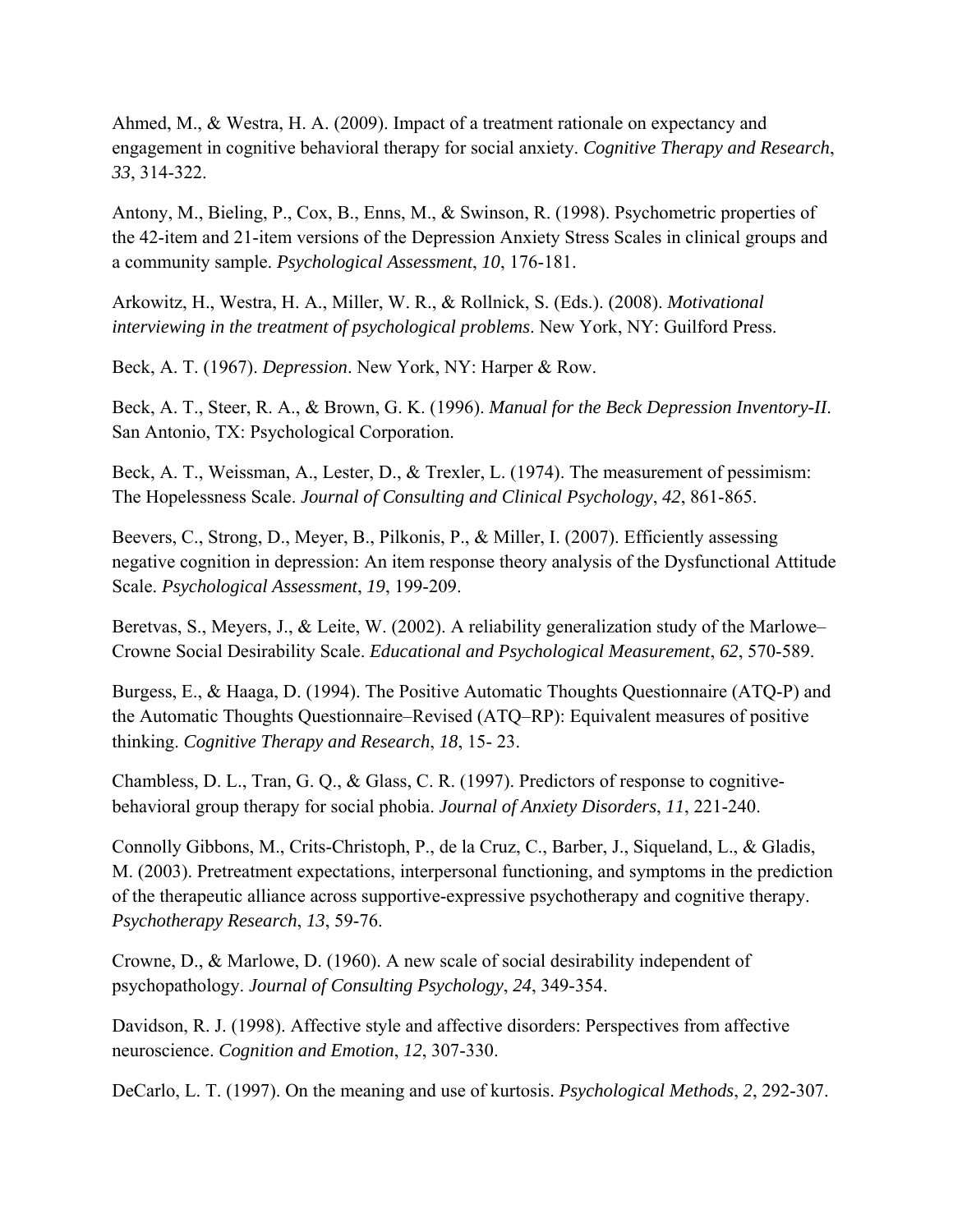Dew, S., & Bickman, L. (2005). Client expectancies about therapy. *Mental Health Services Research*, *7*, 21-33.

Dimidjian, S., Hollon, S. D., Dobson, K. S., Schmaling, K. B., Kohlenberg, R. J., Addis, M. E., . . . Jacobson, N. S. (2008). Randomized trial of behavioral activation, cognitive therapy, and antidepressant medication in the acute treatment of adults with major depression. *Journal of Consulting and Clinical Psychology*, *74*, 658-670.

Dozois, D. J. A., & Covin, R. (2004). The Beck Depression Inventory-II (BDI-II), Beck Hopelessness Scale (BHS), and Beck Scale for Suicide Ideation (BSS). *Comprehensive handbook of psychological assessment: Vol. 2. Personality assessment* (pp. 50-69). Hoboken, NJ: Wiley.

Dozois, D. J. A., Covin, R., & Brinker, J. (2003). Normative data on cognitive measures of depression. *Journal of Consulting and Clinical Psychology*, *71*, 71-80.

Dozois, D. J. A., Dobson, K., & Ahnberg, J. (1998). A psychometric evaluation of the Beck Depression Inventory–II. *Psychological Assessment*, *10*, 83-89.

Dozois, D. J. A., Dobson, K. S., & Westra, H. A. (2004). The comorbidity of anxiety and depression, and the implications of comorbidity for prevention. In D. J. A. Dozois & K. S. Dobson (Eds.), *The prevention of anxiety and depression: Theory, research, and practice* (pp. 261-280). Washington, DC: American Psychological Association.

Dozois, D. J. A., & Westra, H. A. (2005). Development of the Anxiety Change Expectancy Scale (ACES) and validation in college, community, and clinical samples. *Behaviour Research and Therapy*, *43*, 1655-1672.

Edwards, S., Tinning, L., Brown, J. S., Boardman, J., & Weinman, J. (2007). Reluctance to seek help and the perception of anxiety and depression in the United Kingdom: A pilot vignette study. *Journal of Nervous and Mental Disease*, *195*, 258-261.

Enders, C. K., & Tofighi, D. (2007). Centering predictor variables in cross-sectional multilevel models: A new look at an old issue. *Psychological Methods*, *12*, 121-138.

Fabrigar, L. R., Wegener, D. T., MacCallum, R. C., & Strahan, E. J. (1999). Evaluating the use of exploratory factor analysis in psychological research. *Psychological Methods*, *4*, 272-299.

First, M. B., Spitzer, R. L., Gibbon, M., & Williams, J. B.W. (2002). *Structured Clinical Interview for DSM-IV-TR Axis I Disorders* (Research Version, Patient Edition). New York, NY: Biometrics Research, New York State Psychiatric Institute.

Goldstein, A. P. (1960). Patient's expectancies and non-specific therapy as a basis for (un)spontaneous remission. *Journal of Clinical Psychology*, *16*, 399-403.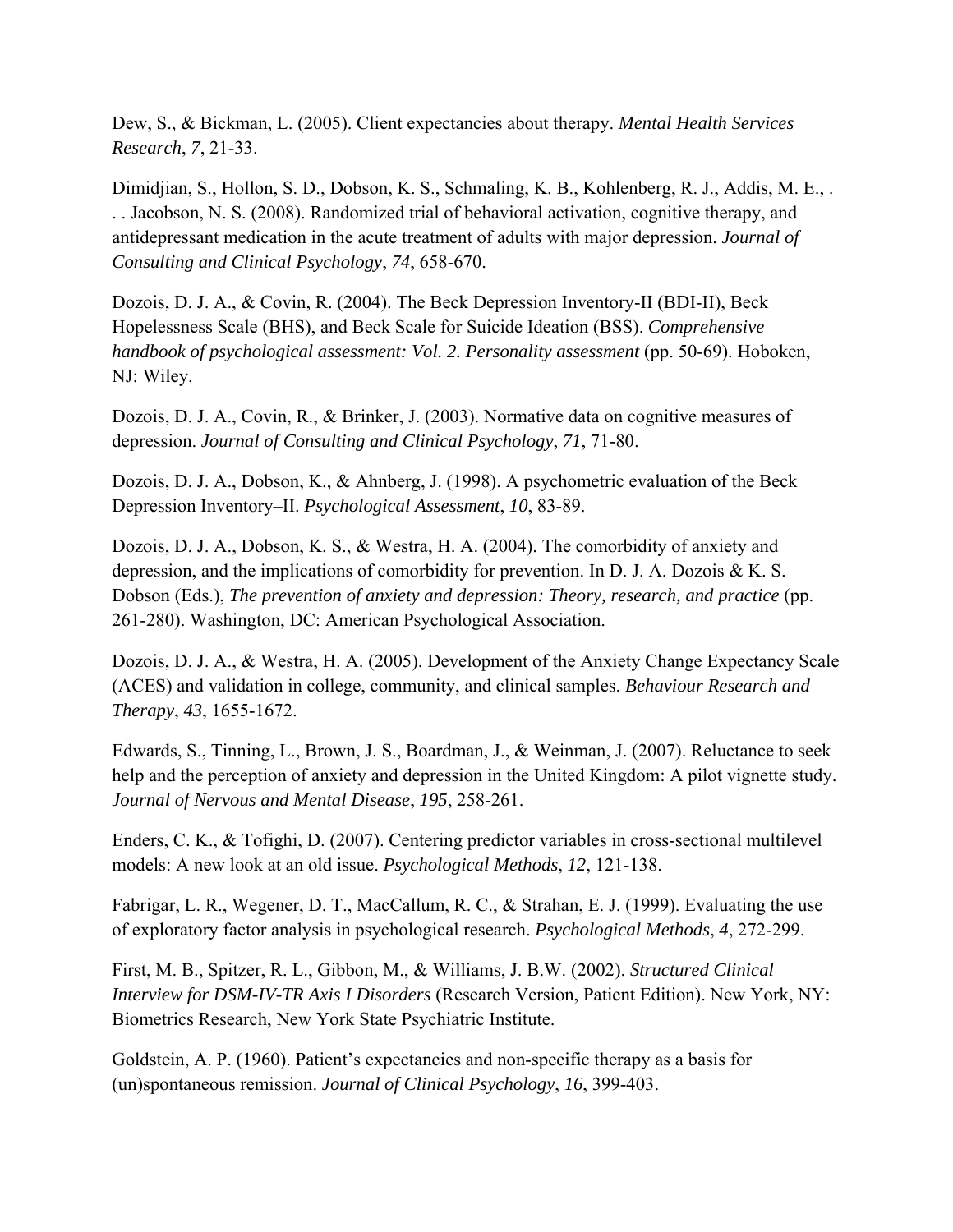Greenberg, R. P., Constantino, M. J., & Bruce, N. (2006). Are patient expectations still relevant for psychotherapy process and outcome? *Clinical Psychology Review*, *26*, 657-678.

Hale, W., Fiedler, L., & Cochran, C. (1992). The revised Generalized Expectancy for Success Scale: A validity and reliability study. *Journal of Clinical Psychology*, *48*, 517-521.

Herche, J., & Engelland, B. (1996). Reversed-polarity items and scale unidimensionality. *Journal of the Academy of Marketing Science*, *24*, 366-374.

Hollon, S. D., & Kendall, P. C. (1980). Cognitive self-statements in depression: Development of an automatic thoughts questionnaire. *Cognitive Therapy and Research*, *4*, 383-395.

Holm, S. (1979). A simple sequentially rejective multiple test procedure. *Scandinavian Journal of Statististics*, *6*, 65-70.

Howland, R. H. (2008). Understanding the placebo effect part 2: Underlying psychological  $\&$ neurobiological processes. *Journal of Psychosocial Nursing & Mental Health Services*, *46*, 15- 18.

Ingram, R., & Goldstein, B. (1978). Role of expectancy factors in behavioral self-control therapies: An experimental inquiry. *Psychological Reports*, *42*, 535-542.

Ingram, R., Kendall, P., Siegle, G., Guarino, J., & McLaughlin, S. (1995). Psychometric properties of the Positive Automatic Thoughts Questionnaire. *Psychological Assessment*, *7*, 495- 507.

Ingram, R., & Wisnicki, K. (1988). Assessment of positive automatic cognition. *Journal of Consulting and Clinical Psychology*, *56*, 898-902.

Jacobson, N. S., Dobson, K. S., Truax, P. A., Addis, M. E., Koerner, K., Gollan, J. K., . . . Prince, S. E. (1996). A component analysis of cognitive-behavioral treatment for depression. *Journal of Consulting and Clinical Psychology*, *64*, 295-304.

Joyce, A., Ogrodniczuk, J., Piper, W., & McCallum, M. (2003). The alliance as mediator of expectancy effects in shortterm individual therapy. *Journal of Consulting and Clinical Psychology*, *71*, 672-679.

Kazantzis, N., Whittington, C., & Dattilio, F. (2010). Metaanalysis of homework effects in cognitive and behavioral therapy: A replication and extension. *Clinical Psychology: Science and Practice*, *17*, 144-156.

Loo, R., & Thorpe, K. (2000). Confirmatory factor analyses of the full and short versions of the Marlowe–Crowne Social Desirability Scale. *Journal of Social Psychology*, *140*, 628-625.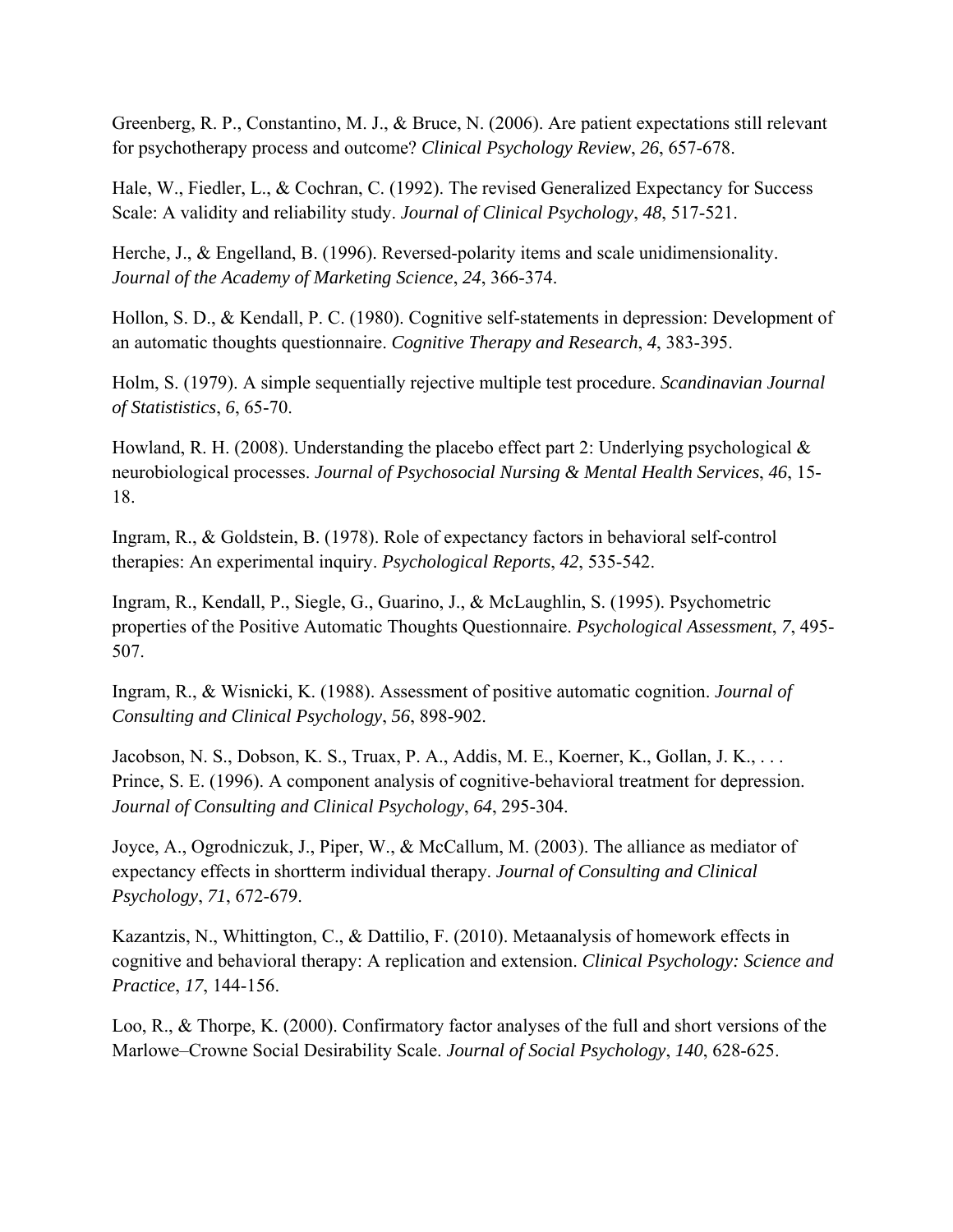Lovibond, P. F., & Lovibond, S. H. (1995). The structure of negative emotional states: Comparison of the Depression Anxiety Stress Scales (DASS) with the Beck Depression and Anxiety Inventories. *Behaviour Research and Therapy*, *33*, 335-343.

Lovibond, S. H., & Lovibond, P. F. (1995). *Manual for the Depression Anxiety Stress Scales*. Sydney, New South Wales: Psychology Foundation of Australia.

Mardia, K. V. (1970). Measures of multivariate skewness and kurtosis with applications. *Biometrika*, *57*, 519-530.

McFarlane, T. L., Olmsted, M. P., & Goldbloom, D. S. (2005). Beliefs and expectations regarding etiology, treatment and outcome in bulimia nervosa. *Eating and Weight Disorders*, *10*, 187-192.

Meng, X., Rosenthal, R., & Rubin, D. (1992). Comparing correlated correlation coefficients. *Psychological Bulletin*, *111*, 172-175.

Merrill, K. A., Tolbert, V. E., & Wade, W. A. (2003). Effectiveness of cognitive therapy for depression in a community mental health center: A benchmarking study. *Journal of Consulting and Clinical Psychology*, *71*, 404-409.

Meyer, B., Pilkonis, P. A., Krupnick, J. L., Egan, M. K., Simmens, S. J., & Sotsky, S. M. (2002). Treatment expectancies, patient alliance and outcome: Further analyses from the National Institute of Mental Health Treatment of Depression Collaborative Research Program. *Journal of Consulting and Clinical Psychology*, *70*, 1051-1055.

O'Connor, B. P. (2000). SPSS and SAS programs for determining the number of components using parallel analysis and Velicer's MAP test. *Behavior Research Methods, Instruments, & Computers*, *32*, 396-402.

Page, A., Hooke, G., & Morrison, D. (2007). Psychometric properties of the Depression Anxiety Stress Scales (DASS) in depressed clinical samples. *British Journal of Clinical Psychology*, *46*, 283-297.

Presson, P. K., & Benassi, V. A. (1996). Locus of control orientation and depressive symptomatology: A meta-analysis. *Journal of Social Behavior & Personality*, *11*, 201-212.

Price, M., Anderson, P., Henrich, C. C., & Rothbaum, B. O. (2008). Greater expectations: Using hierarchical linear modeling to examine expectancy for treatment outcome as a predictor of treatment response. *Behavior Therapy*, *39*, 398-405.

Safren, S. A., Heimberg, R. G., & Juster, H. R. (1997). Clients' expectancies and their relationship to pretreatment symptomatology and outcome of cognitive-behavioral group treatment for social phobia. *Journal of Consulting and Clinical Psychology*, *65*, 694-698.